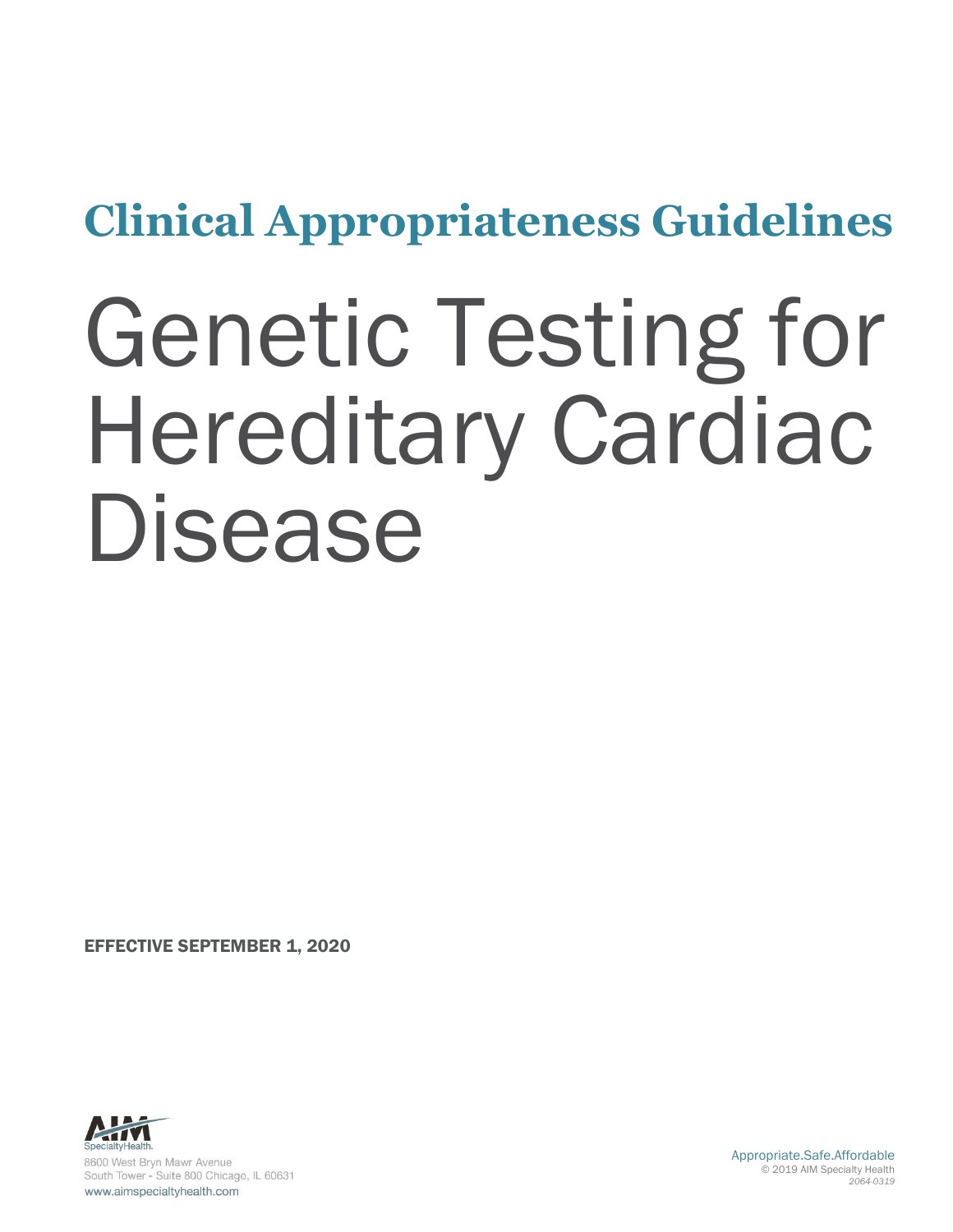### **Table of Contents**

PROPRIETARY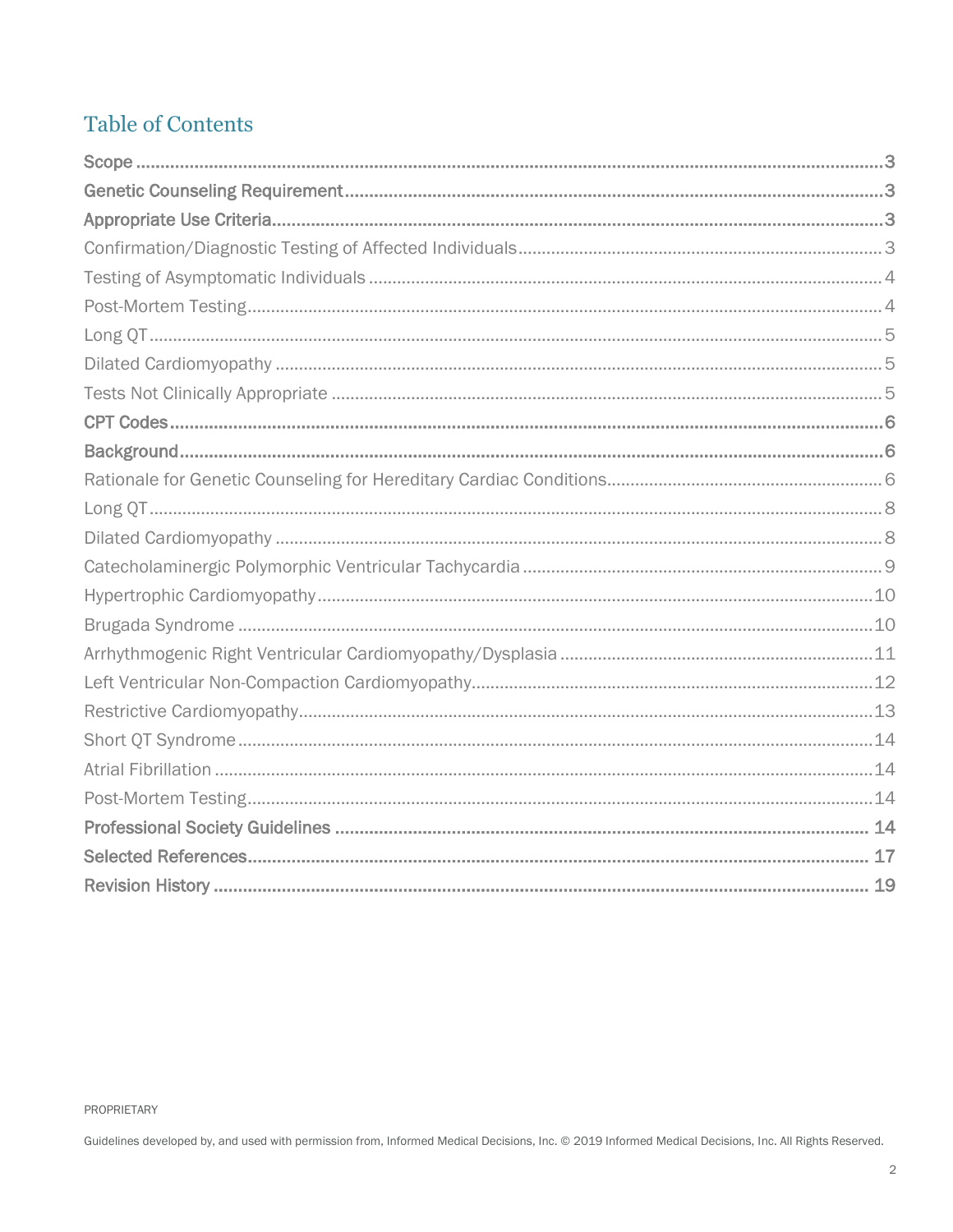# <span id="page-2-0"></span>Scope

This document addresses genetic testing for inherited arrhythmias and cardiomyopathies. Aortopathies and other connective tissue disorders with cardiac manifestations as well as congenital heart defects are NOT included in this document; see Clinical Appropriateness Guidelines: Genetic Testing for Single-Gene and Multifactorial Conditions. All tests listed in this guideline may not require prior authorization; please refer to the health plan.

## <span id="page-2-1"></span>Genetic Counseling Requirement

#### Genetic testing included in these guidelines is covered when:

- 1. The patient meets coverage criteria outlined in the guidelines
- 2. A recommendation for genetic testing has been made by one of the following:
	- An independent board-certified or board-eligible medical geneticist not employed by a commercial genetic testing laboratory\*
	- An American Board of Medical Genetics or American Board of Genetic Counseling-certified genetic counselor not employed by a commercial genetic testing laboratory\*
	- A genetic nurse credentialed as either a Genetic Clinical Nurse (GCN) or an Advanced Practice Nurse in Genetics (APGN) by either the Genetic Nursing Credentialing Commission (GNCC) or the American Nurses Credentialing Center (ANCC) who is not employed by a commercial genetic testing laboratory\*

Who:

- Has evaluated the individual and performed pre-test genetic counseling
- Has completed a three-generation pedigree
- Intends to engage in post-test follow-up counseling

*\*A physician, genetic counselor or genetic nurse employed by a laboratory that operates within an integrated, comprehensive healthcare delivery system is not considered to be an employee of a commercial genetic testing laboratory for the purpose of these guidelines.*

### <span id="page-2-2"></span>Appropriate Use Criteria

#### <span id="page-2-3"></span>Confirmation/Diagnostic Testing of Affected Individuals

Confirmatory or diagnostic genetic testing for hereditary arrhythmias and cardiomyopathies is medically

PROPRIETARY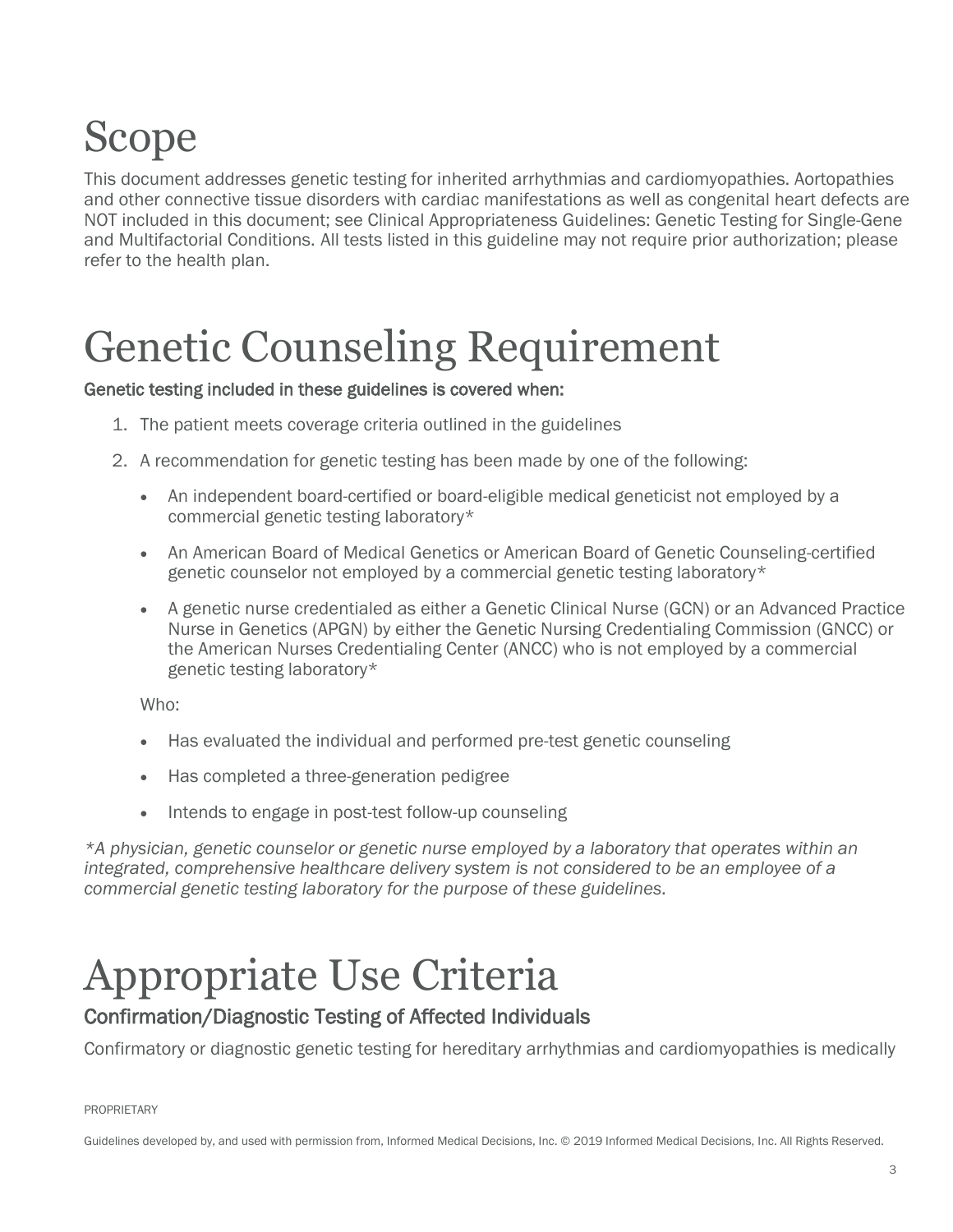necessary when all of the following criteria are met:

- The individual has a clinical diagnosis of a hereditary cardiac condition
- The requested testing is as targeted as possible to a specific subset of genes related to the suspected condition (e.g. hypertrophic cardiomyopathy OR arrhythmogenic right ventricular cardiomyopathy/dysplasia)
- There are no additional relevant disease-specific criteria listed below

#### <span id="page-3-0"></span>Testing of Asymptomatic Individuals

Single-site genetic testing for a known familial deleterious or suspected deleterious pathogenic or likely pathogenic (P/LP) variant is medically necessary for the following indications:

- Long QT syndrome (LQTS)
- Dilated cardiomyopathy (DCM)
- Catecholaminergic polymorphic ventricular tachycardia (CPVT)
- Hypertrophic cardiomyopathy (HCM)
- Brugada syndrome (BrS)
- Arrhythmogenic right ventricular cardiomyopathy/dysplasia (ARVC/D)
- Left ventricular non-compaction cardiomyopathy (LVNC)
- Restrictive cardiomyopathy (RCM)

#### <span id="page-3-1"></span>Post-Mortem Testing

Post-mortem cardiac genetic testing of an individual with sudden unexplained death, whose first degree family member is a covered member, is reasonable in the following circumstances:

- When the autopsy reveals evidence for a specific underlying heritable cardiac condition (e.g. ARVC, HCM, DCM, RCM) AND all of the following criteria are met:
	- The corresponding targeted testing is ordered (e.g. HCM panel testing in cases where autopsy revealed evidence for HCM)
	- b. No other living relative has clinical evidence for the suspected condition (e.g. should a living relative have evidence for HCM, then testing for the living relative is recommended)
- In 'autopsy negative' cases when all of the following criteria are met:
	- The deceased individual meets one of the following:
		- i. Age 40 years or younger at death

PROPRIETARY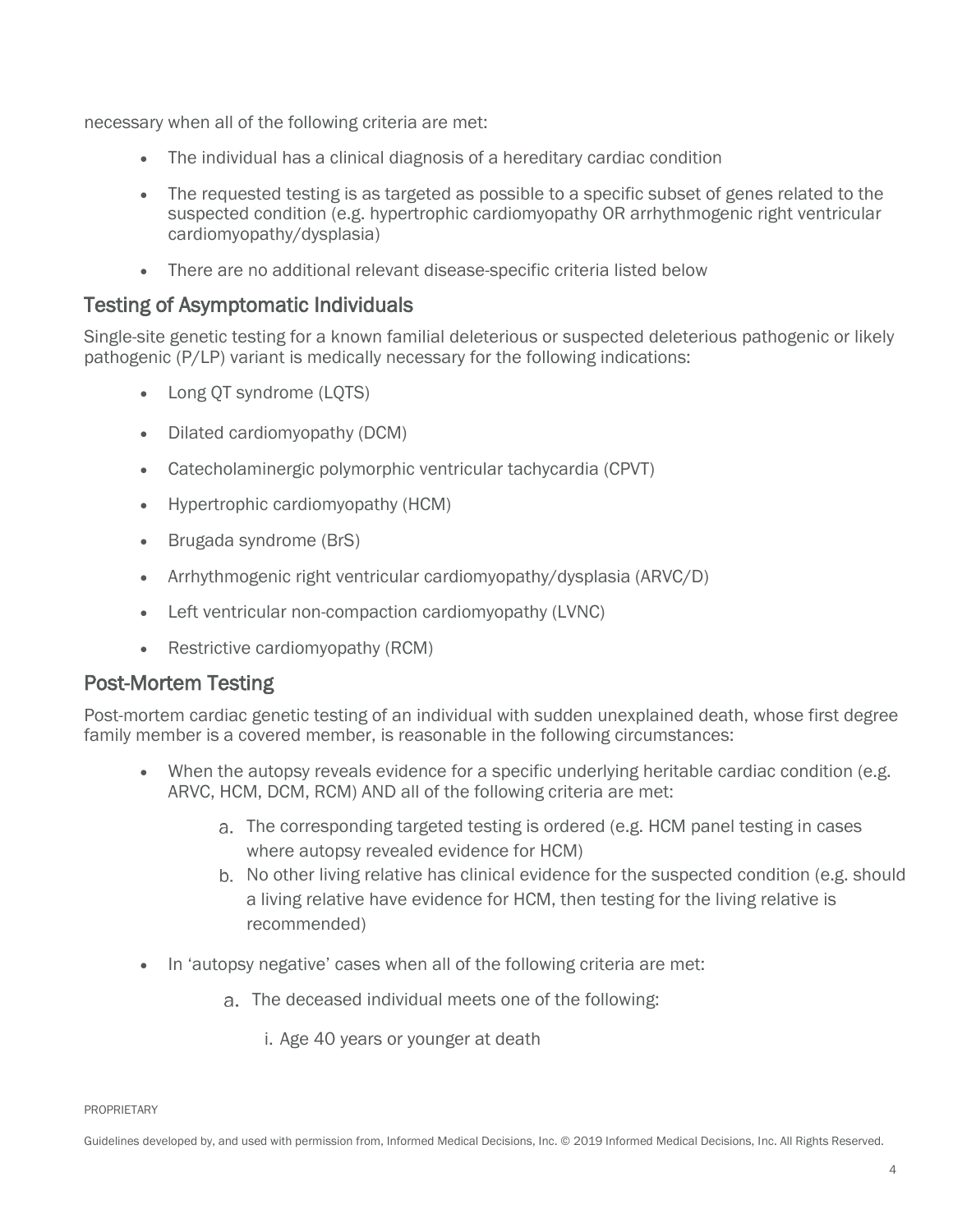- ii. Over 40 years at death and there is a documented family history of sudden death or cardiomyopathy
- Cause of death remains unknown after completion of autopsy and toxicology testing (if completed)
- The test requested is a single gene or targeted panel test for common genetic causes of sudden cardiac arrest/death and/or is as targeted as possible for the clinical indication

### <span id="page-4-0"></span>Long QT

Genetic testing for long QT syndrome (LQTS) is medically necessary when the individual meets general criteria for hereditary cardiac genetic testing (above) and one of the following indications:

- Confirmatory (i.e., diagnostic) testing when there is confirmed prolonged QT interval on electrocardiogram (ECG) or Holter monitor (i.e., corrected QT [QTc] interval of >470 msec [males] or >480 msec [females]), and an acquired cause has been ruled out
- Predictive testing, when there is evidence in a first-degree relative of either of the following:
	- A history of prolonged QT interval on ECG or Holter monitor (i.e., corrected QT [QTc] interval of >470 msec [males] or >480 msec [females]) and the affected individual is not available for testing
	- Sudden death of suspected cardiac diagnosis or near sudden death at age 40 or younger with no evidence of ischemia and no genetic testing was performed

#### <span id="page-4-1"></span>Dilated Cardiomyopathy

Genetic testing is medically necessary when the general criteria for hereditary cardiac genetic testing (above) are met in addition to one of the following:

- Individual has a clinical diagnosis of dilated cardiomyopathy (DCM)
- Individual has significant cardiac conduction disease (first-, second- or third- degree block) and/or family history of premature cardiac death (<50 years) in a first- or second-degree relative
- Individual is a candidate for an ICD

#### <span id="page-4-2"></span>Tests Not Clinically Appropriate

- Broad "multi-condition" panel testing (e.g. pan-cardio panel, arrhythmia panel) is not medically necessary
- Genetic testing for short QT syndrome and atrial fibrillation is not medically necessary
- Genetic testing for isolated left ventricular noncompaction cardiomyopathy (LVNC) is not medically necessary

PROPRIETARY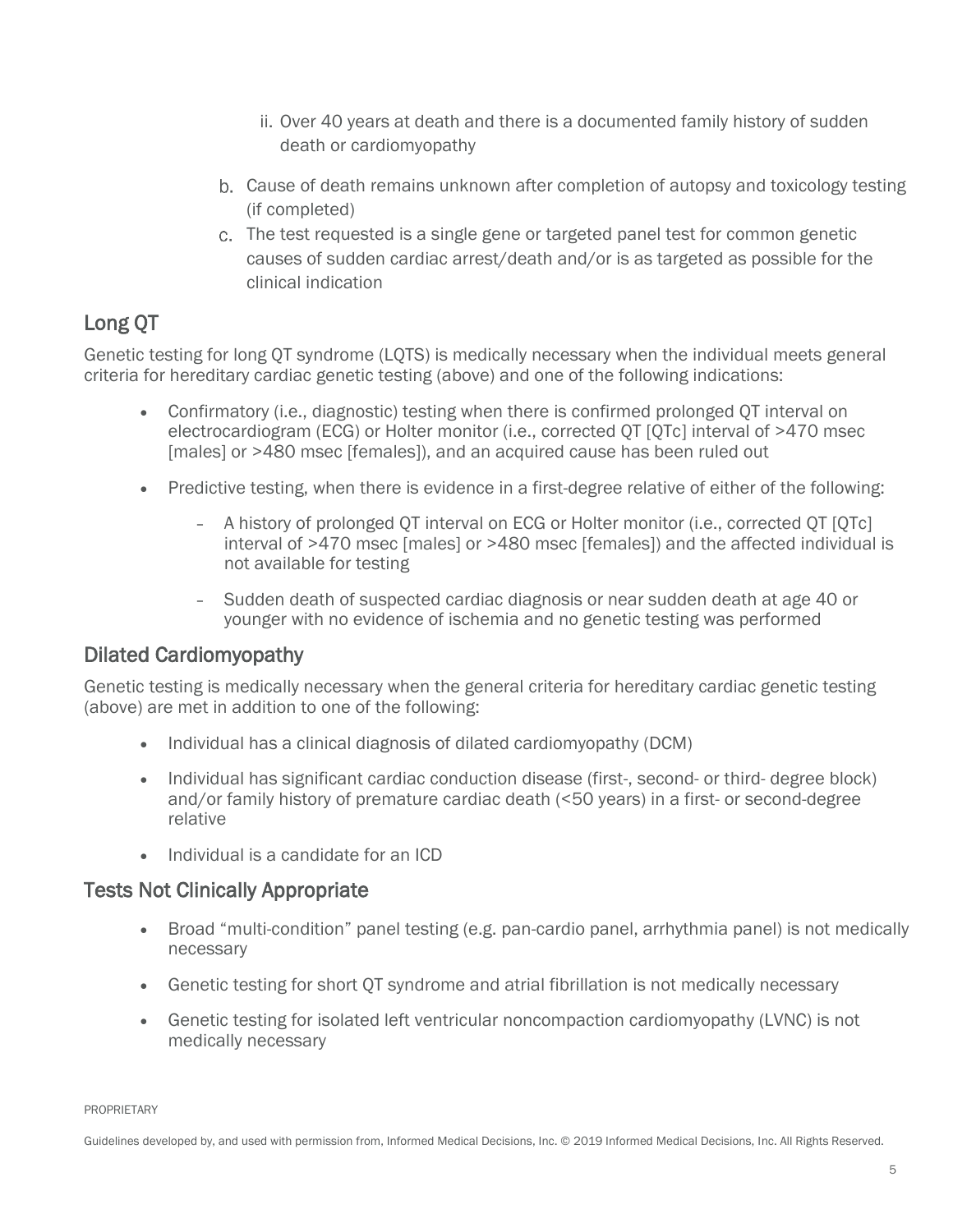### <span id="page-5-0"></span>CPT Codes

The following codes are associated with the guidelines outlined in this document. This list is not all inclusive. Medical plans may have additional coverage policies that supersede these guidelines.

Covered when medical necessity criteria are met:

- 81403 Molecular Pathology Procedure Level 4
- 81404 Molecular Pathology Procedure Level 5
- 81405 Molecular Pathology Procedure Level 6
- 81406 Molecular Pathology Procedure Level 7
- 81407 Molecular Pathology Procedure Level 8
- 81408 Molecular Pathology Procedure Level 9
- 81413 Cardiac ion channelopathies (eg, Brugada syndrome, long QT syndrome, catecholaminergic polymorphic ventricular tachycardia); genomic sequence analysis panel, must include sequencing of at least 10 genes, including ANK2, CASQ2, CAV3, KCNE1, KCNE2, KCNH2, KCNJ2, KCNQ1, RYR2, and SCN5A
- 81414 Cardiac ion channelopathies (eg, Brugada syndrome, long QT syndrome, catecholaminergic polymorphic ventricular tachycardia); duplication/deletion gene analysis panel, must include analysis of at least 2 genes, including KCNH2 and KCNQ1
- 81439 Inherited cardiomyopathy (eg, hypertrophic cardiomyopathy, dilated cardiomyopathy, and arrhythmogenic right ventricular cardiomyopathy) genomic sequence analysis panel, must include sequencing of at least 5 genes, including DSG2, MYPBC3, MYH7, PKP2, and TTN

### <span id="page-5-1"></span>Background

Most forms of arrhythmias and cardiomyopathies are multifactorial. There are, however, several forms of Mendelian hereditary cardiac disease that cause severe and early-onset symptoms. The hereditary arrhythmias and cardiomyopathies are primarily diagnosed clinically and symptoms can be variable within the same family. Although genetic test results may not guide medical management for those with a clinical diagnosis, identification of a P/LP variant can allow for detection of asymptomatic family members who might benefit from life-saving treatment. Most hereditary cardiac conditions are associated with multiple genes. Targeted panel testing is reasonable in most cases.

#### <span id="page-5-2"></span>Rationale for Genetic Counseling for Hereditary Cardiac Conditions

Pre-test genetic counseling provides individuals seeking genetic testing the opportunity to make informed decisions about their genetic testing and subsequent medical management options. Genetic counseling combines expertise in obtaining and interpreting family history information, the ability to identify the most beneficial individual in a family to initiate testing, identification of the most appropriate testing options, experience in obtaining informed consent for testing and proficiency in genetic variant

PROPRIETARY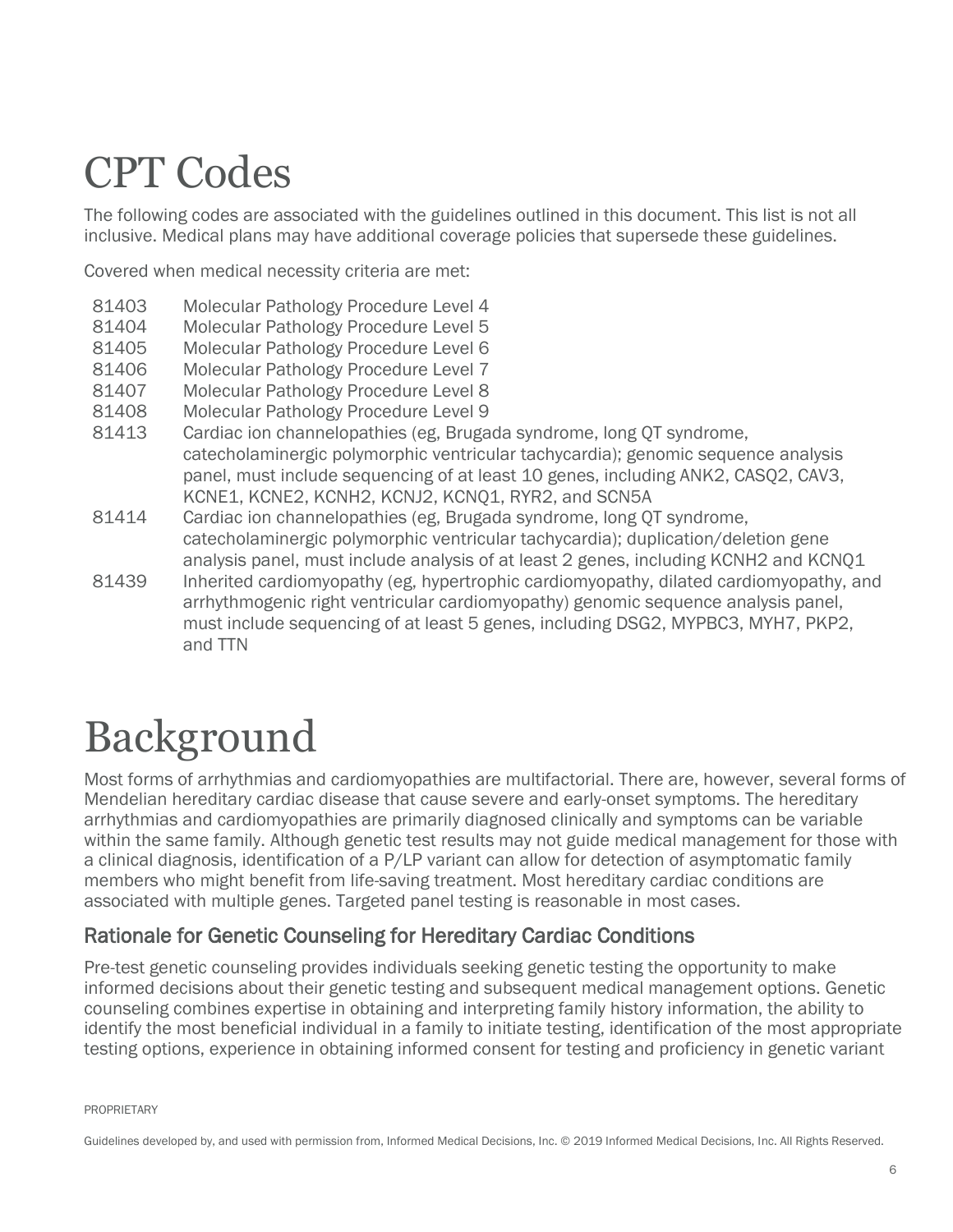interpretation, in order to maximize the genetic testing experience for patients and their healthcare providers. The genetic counseling informed consent process also educates and empowers patients to consider the psychological, financial, employment, disability, and insurance implications of genetic testing and results (Al-Khatib et al. 2018). Patients who receive genetic counseling report increased knowledge, understanding, and satisfaction regarding their genetic testing experience (Armstrong et al. 2015; Harvey et al. 2007).

The advent of multi-gene panels and genome-scale sequencing have increased the complexity of the genetic testing landscape. Misuse of genetic testing increases the risk for adverse events and patient harm, including missed opportunities for diagnosis and disease prevention (Bellcross et al. 2011; Plon et al. 2011). Genetic information requires expert interpretation and ongoing re-evaluation to ensure the most accurate interpretation is utilized to inform medical management decision making. The multitude of genetic testing options as well as the complex information revealed by genetic testing can make choosing the most appropriate test and interpretation of results difficult for non-genetics healthcare providers (Ray 2011). Involvement of a clinical genetics provider has been shown to ensure the correct test is ordered, limit result misinterpretation and allow patients to make informed, evidence-based medical decisions with their healthcare providers (Cragun et al. 2015).

Genetic counseling not only improves patient outcomes but also reduces unnecessary healthcare spending. Pre-test genetic counseling has been shown to reduce inappropriate test ordering and prevent unnecessary medical procedures and interventions that follow from inaccurate result interpretation (DHHS 2011). While genetic testing is now available for almost all clinical specialties, correct use and interpretation is necessary to prevent adverse outcomes. While genetic counseling may benefit any patient considering or undergoing genetic testing, tests that offer predictive information or have a higher chance of identifying variants of uncertain significance often carry stronger recommendations in the form of consensus guidelines and professional statements recommending genetic counseling by trained genetics professionals.

Both the joint consortium of the American College of Cardiology/American Heart Association Task Force on Clinical Practice Guidelines and the Heart Rhythm Society (AHA/ACC/HRS) as well as the ACMG have issued strong recommendations for genetic counseling for individuals undergoing evaluation for inherited cardiac disease.

In their Task Force publication from 2017 (Al Khatib et al. 2018), the AHA/ACC/HRS provided this recommendation:

*The decision to proceed with genetic testing requires discussion, regarding the clinical use of genetic information to be obtained for both the proband and family members, as well as consideration of the important psychological, financial, employment, disability, and life insurance implications of positive genotyping. Balancing privacy of health care information for the proband*  with the "right to know" for family members, and the ability to provide appropriate communication *of information to all potentially affected family members can be challenging on many levels, including family dynamics, geographic proximity, and access to healthcare. For these reasons, genetic counseling generally occurs before proceeding with genetic testing, and, from a patient's perspective, is optimally provided by genetic counselors, if available, in collaboration with physicians. A combined approach of genetic counseling with medical guidance may appropriately balance the decision as to whether genetic testing would be beneficial on an individual basis.* 

PROPRIETARY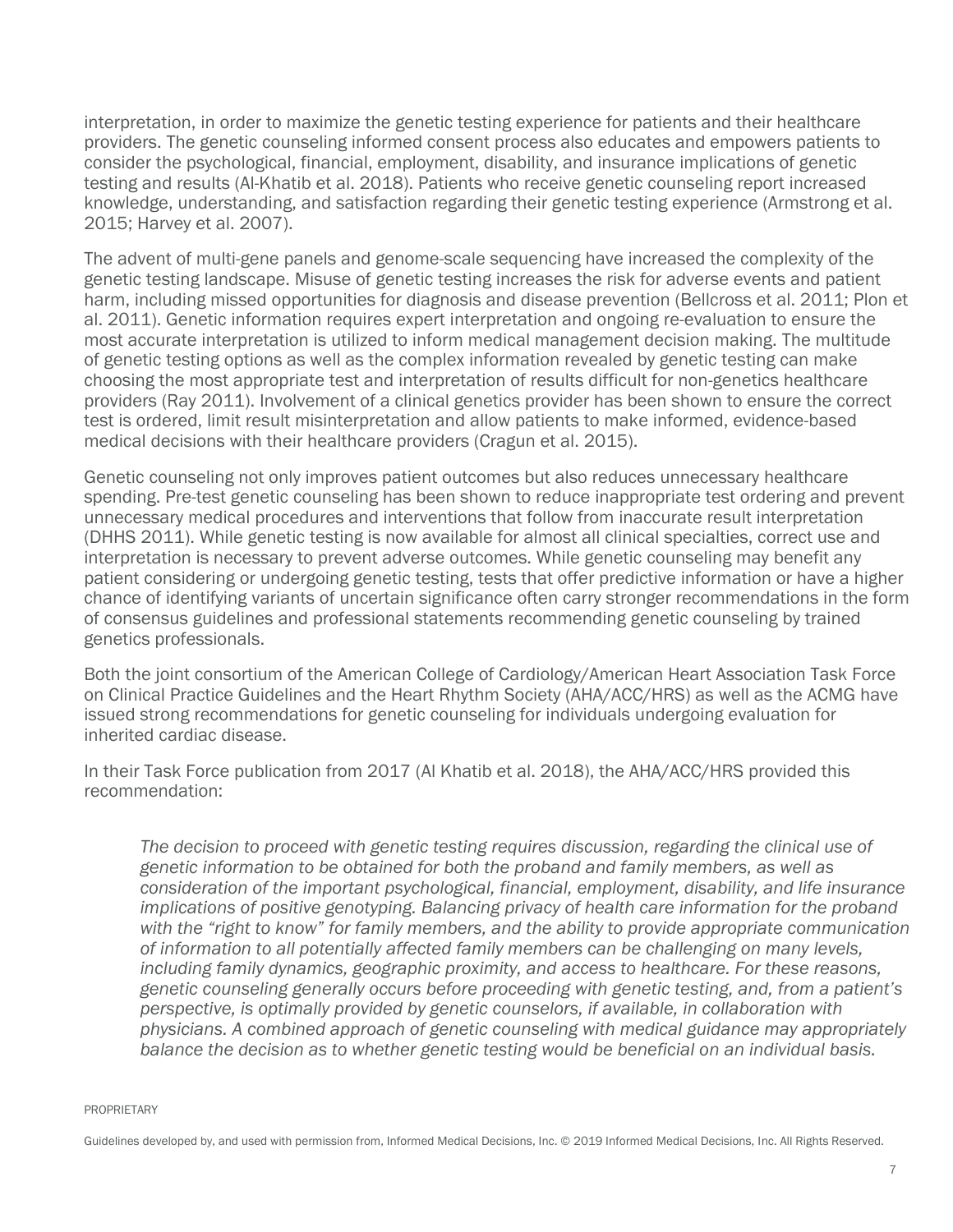In the joint statement put forth by the ACMG and Heart Failure Society (Hershberger et al. 2018), genetic counseling performed by a board-certified or board-eligible genetic specialist or specialized physician in the absence of a genetics professional is recommended as a key component of the evaluation of individuals with suspected familial cardiomyopathies with a level of evidence of A, their strongest recommendation. In addition, this recommendation includes specific guidance regarding genetic counseling which notes that genetics professionals are specially trained to provide: review of medical records essential for phenotyping, obtaining a pedigree, patient and family education, evaluating genetic testing options, obtaining consent for genetic testing, facilitating family communication, and ordering and interpreting genetic test results while addressing psychosocial issues.

### <span id="page-7-0"></span>Long QT

Long QT syndrome (LQTS) is characterized by prolongation of the QT interval on electrocardiogram (ECG). LQTS disorders are considered channelopathies, or diseases that affect cardiac ion channels. This condition predisposes the individual to cardiac events and arrhythmias including: torsades de pointes, ventricular tachycardia, syncopal episodes, ventricular fibrillation and cardiac arrest.

LQTS is diagnosed by considering the clinical features, the family history, and the ECG findings of the patient. LQTS may be diagnosed when the prolongation of the QTc interval is >470 msec (males) or >480 msec (females) (Crotti 2008). The clinical features may range from minor symptoms such as dizziness, to more severe symptoms such as seizure, syncope and sudden death. Congenital LQTS will usually manifest before the age of 40 years, generally in childhood and adolescence with the age of onset associated with the genotype. Long-term management of LQTS may include lifestyle modification, beta-adrenergic blockers, permanent pacemaker implantation, and implantable cardioverter defibrillators.

At least 15 genes have been found to be associated with LQTS; however, P/LP variants in 3 genes represent the most common causes: KCNQ1 (30-35%), KCNH2 (25-30%), and SCN5A (5-10%). Not all patients meeting clinical criteria for LQTS have detectable P/LP variants in one of the known associated genes. The recommended testing approach includes either single gene sequencing or a multi-gene sequencing panel, which may be more cost effective given the multiple associated genes. Genetic screening may provide unique assistance to a family member with normal QT interval (Schwartz 2006), as at-risk individuals can be identified prior to the onset of symptoms.

#### <span id="page-7-1"></span>Dilated Cardiomyopathy

Dilated cardiomyopathy (DCM) is characterized by enlargement of the left ventricle of the heart and systolic impairment, in the absence of abnormal loading conditions or coronary artery disease sufficient to cause global systolic dysfunction (Haas 2015). The symptoms of DCM are similar to heart failure including shortness of breath, chest pain/tightness, fainting episodes and cardiac arrhythmias. The most serious complication of DCM is sudden, irregular heart rhythms that can be life threatening. Some individuals with DCM will have no symptoms throughout their lifetime.

DCM is a heterogeneous condition caused by ischemia, systemic disease (e.g. mitochondrial or muscular dystrophy), toxins, or infection. Twenty to 50 percent of cases of idiopathic DCM are inherited. DCM can be inherited as an X-linked, autosomal recessive or autosomal dominant condition. Autosomal dominant is the most common form of inherited DCM. There are at least 38 different genes known to cause DCM and many more genes implicated as associated with the condition. Genetic testing is available for

PROPRIETARY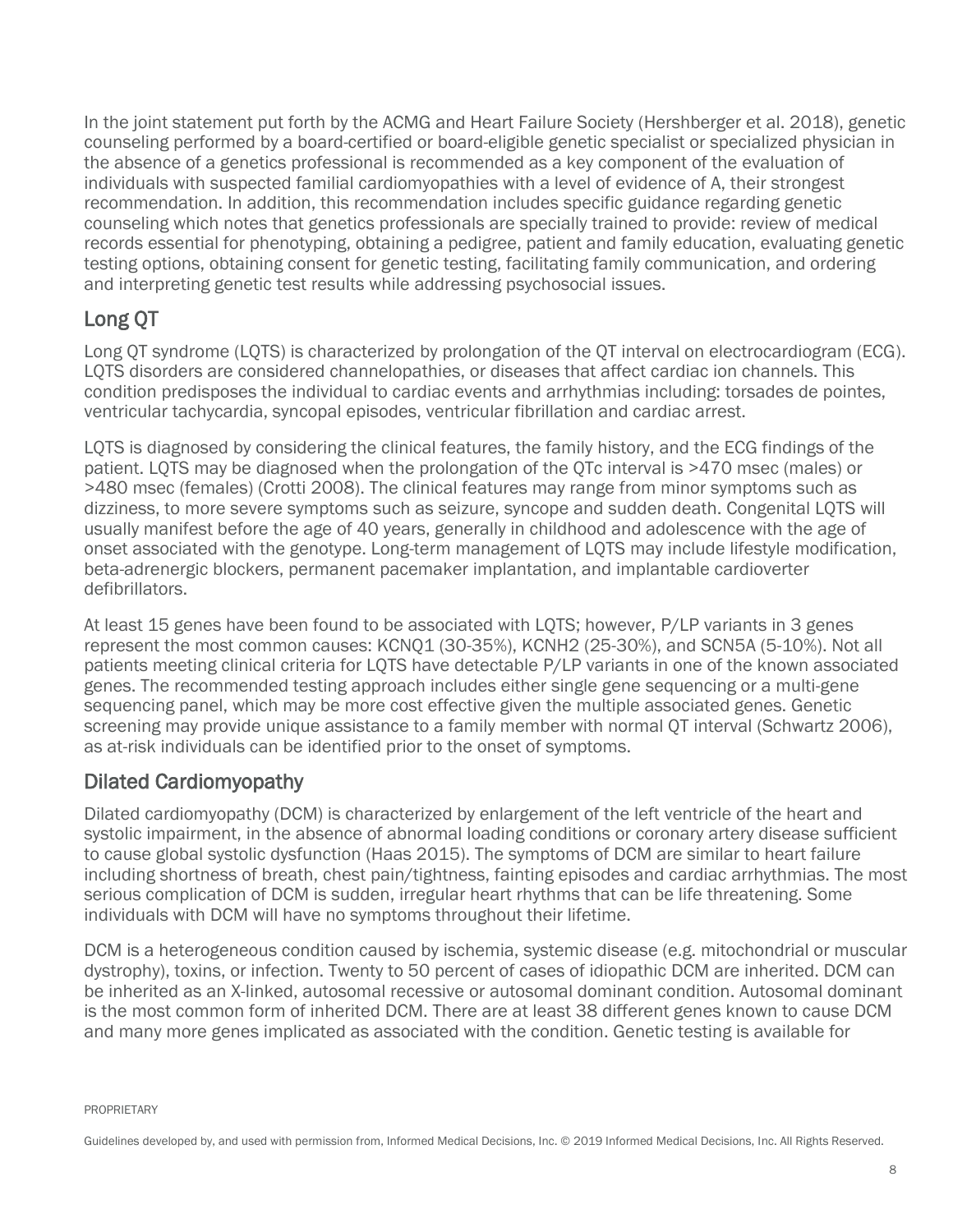multiple DCM genes, typically in large multi-gene panels. Genetic testing identifies a P/LP variant in 22- 50% of cases.

The 2011 HRS/EHRA expert consensus statement on the state of genetic testing for the channelopathies and cardiomyopathies recommends comprehensive (testing all clinically available DCM genes) or targeted (LMNA and SCN5A) DCM genetic testing for patients with DCM and significant cardiac conduction disease (i.e. first, second or third degree heart block) and/or family history of premature unexplained death. In addition, they state that genetic testing can be useful for patients with familial DCM to confirm diagnosis, to recognize those who are at highest risk of arrhythmia and syndromic features, to facilitate cascade screening within the family and to help with family planning. Known familial P/LP variant testing is recommended when a P/LP variant has been identified in the family.

Although genetic testing is useful in differentiating between familial versus isolated DCM, and therefore facilitates identification of at-risk family members, management for the individual affected with DCM typically does not change once a diagnosis of familial DCM is established. The one exception to this is when a LMNA P/LP variant is identified. In individuals identified with a LMNA P/LP variant requiring pacemaker placement (i.e. history of arrhythmia or known risk of arrhythmia), the use of a pacing ICD rather than a pacemaker has been recommended due to the risk of ventricular arrhythmias and sudden death (Meune 2006).

In families where a P/LP variant is not yet identified, clinical screening (physical exam, echocardiogram, and ECG) for DCM is recommended for asymptomatic at-risk relatives yearly in childhood and every 1-3 years in adults (Journal of Cardiac Failure Vol. 15 No. 2 2009). If there is a family history of early onset disease or family history of sudden death, increased frequency of screening may be more appropriate.

Once a familial P/LP variant is identified, genetic testing for the known familial P/LP variant in asymptomatic family members can differentiate between relatives who are at high risk of DCM and sudden death, versus relatives who did not inherit the familial variant and for whom clinical screening is not warranted.

#### <span id="page-8-0"></span>Catecholaminergic Polymorphic Ventricular Tachycardia

Catecholaminergic polymorphic ventricular tachycardia (CPVT) is a rare form of cardiac arrhythmia in which emotional or physical stress triggers catecholamine release, which leads to abnormal heartbeat and symptoms such as dizziness, fainting, cardiac arrest, and even sudden death. The estimated prevalence of CPVT is 1 in 10,000, and symptoms tend to be earlier onset and more common among males than females (Fernández-Falgueras et al. 2017). The mean age of onset is between 7 and 12 years old, but onset can occur as late as 40. Mortality rate from sudden cardiac death may be as high as 30% (Hickey and Elzomor 2018).

Typically, baseline echocardiogram among individuals with CPVT is normal but diagnostic findings can be identified upon exercise ECG or in the setting of emotional stress. These findings include premature ventricular complexes, nonsustained ventricular tachycardia, and ventricular fibrillation. Genetic testing is required to confirm a diagnosis of CPVT (Hickey and Elzomor 2018).

RYR2 is the most common genetic cause of CPVT, with P/LP variants found in about 60% of individuals with this condition. Additional genes that have been associated with CPVT include KCNJ2, CALM1, CALM2, CALM3, TRDN, CASQ2 and ANK2 (Fernández-Falgueras et al. 2017; Baltogiannis et al. 2019). The majority of cases of CPVT are inherited in an autosomal dominant manner; however, CASQ2 and

PROPRIETARY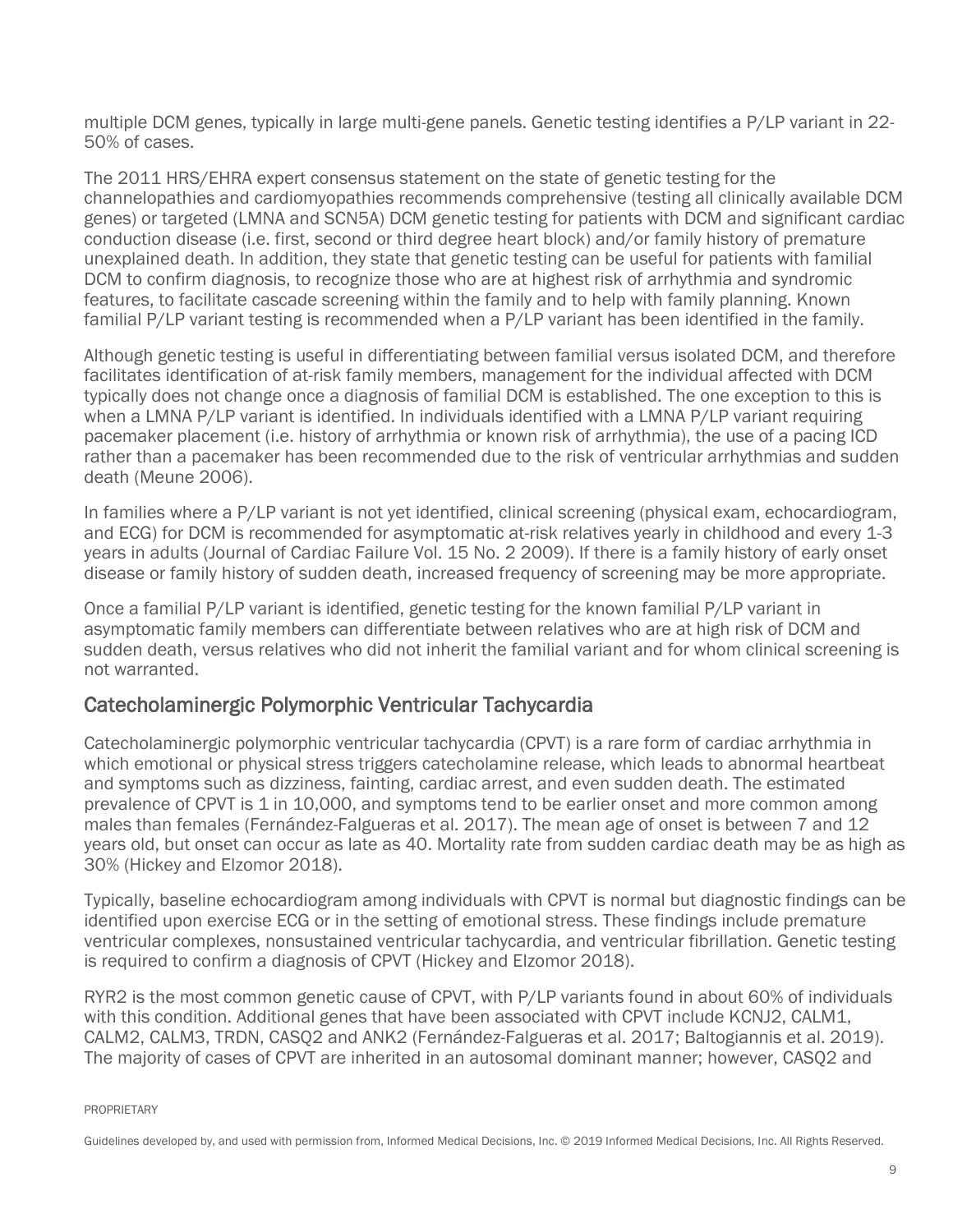TRDN P/LP variants cause autosomal recessive forms of CPVT. Genetic testing can confirm a diagnosis of CPVT, clarify risks to family members, and allow for family-specific testing. Guidelines from the Heart Rhythm Society recommend that at-risk relatives undergo genetic testing when a familial P/LP variant has been detected. Beta blockers are suggested for treatment in those with P/LP variants, even if they have had negative ECG findings (Ackerman et al. 2011).

#### <span id="page-9-0"></span>Hypertrophic Cardiomyopathy

Hypertrophic cardiomyopathy (HCM) is characterized by increased size of the left ventricle of the heart, typically caused by thickening of the walls of the heart. The symptoms of HCM can be variable, ranging from no symptoms to shortness of breath or irregular heart rhythms, or sudden death. The irregular heart rhythms can occur without warning and may be life threatening. HCM has a prevalence of 1/500 individuals, making it one of the most common cardiac genetic diseases. It is inherited as an autosomal dominant trait with reduced penetrance. Family history focused on history of sudden death and age of onset in family members can be helpful in risk stratification.

HCM is the most common cause of sudden death in athletes, accounting for 30% of cases of young sudden death during competition. Approximately 5%-10% of individuals with HCM progress to end-stage disease with impaired systolic function and, in some cases, left ventricular dilatation and regression of LVH. The annual mortality rate in individuals with end-stage disease is estimated at 11% and cardiac transplantation may be required. Current testing is estimated (depending on number of genes tested from 10 to 31 genes) to detect a P/LP variant in 60-80% of individuals with HCM. Most of the P/LP variants are found in sarcomeric proteins that are involved with contraction of the heart muscle, but undiagnosed glycogen storage disease can also present as HCM, as can transthyretin amyloidosis; some panels include these genes. Approximately 5% of patients will have two or more P/LP variants identified (compound heterozygote); these patients often have an earlier age of onset and worse prognosis.

HCM is typically diagnosed clinically with cardiac imaging, physical exam, electrocardiogram, or based on histopathologic features at autopsy. Among persons with clinically diagnosed HCM, genetic testing is of unclear benefit for risk stratification, specifically sudden cardiac death (SCD) (Gersh et al. 2011). The major benefit of genetic testing in non-syndromic HCM lies in at-risk family member identification, prenatal testing, preimplantation genetic diagnosis, and, occasionally, distinguishing hereditary HCM from a secondary cause (e.g. uncontrolled hypertension, athlete's heart).

In the absence of an identifiable pathogenic variant in the family, medical management for individuals with a family history of HCM includes increased cardiac screening with physical examination, 12-lead EKG, annual two-dimensional echocardiography during adolescence, and in some cases cardiac MRI, with screening continuing every 5 years in adulthood. Given the possibility for late-onset disease, screening well into adulthood is recommended. Once a P/LP variant has been identified, testing negative for a known familial variant allows at-risk family members to discontinue all screening (which can be both costly and time-consuming) (Gersh et al. 2011).

#### <span id="page-9-1"></span>Brugada Syndrome

The diagnosis of Brugada Syndrome (BrS) is based on symptoms, electrocardiogram (EKG) and family history. A diagnosis can be made based on EKG results and clinical history in approximately 75% of persons. Genetic testing can also be helpful to make a diagnosis of BrS.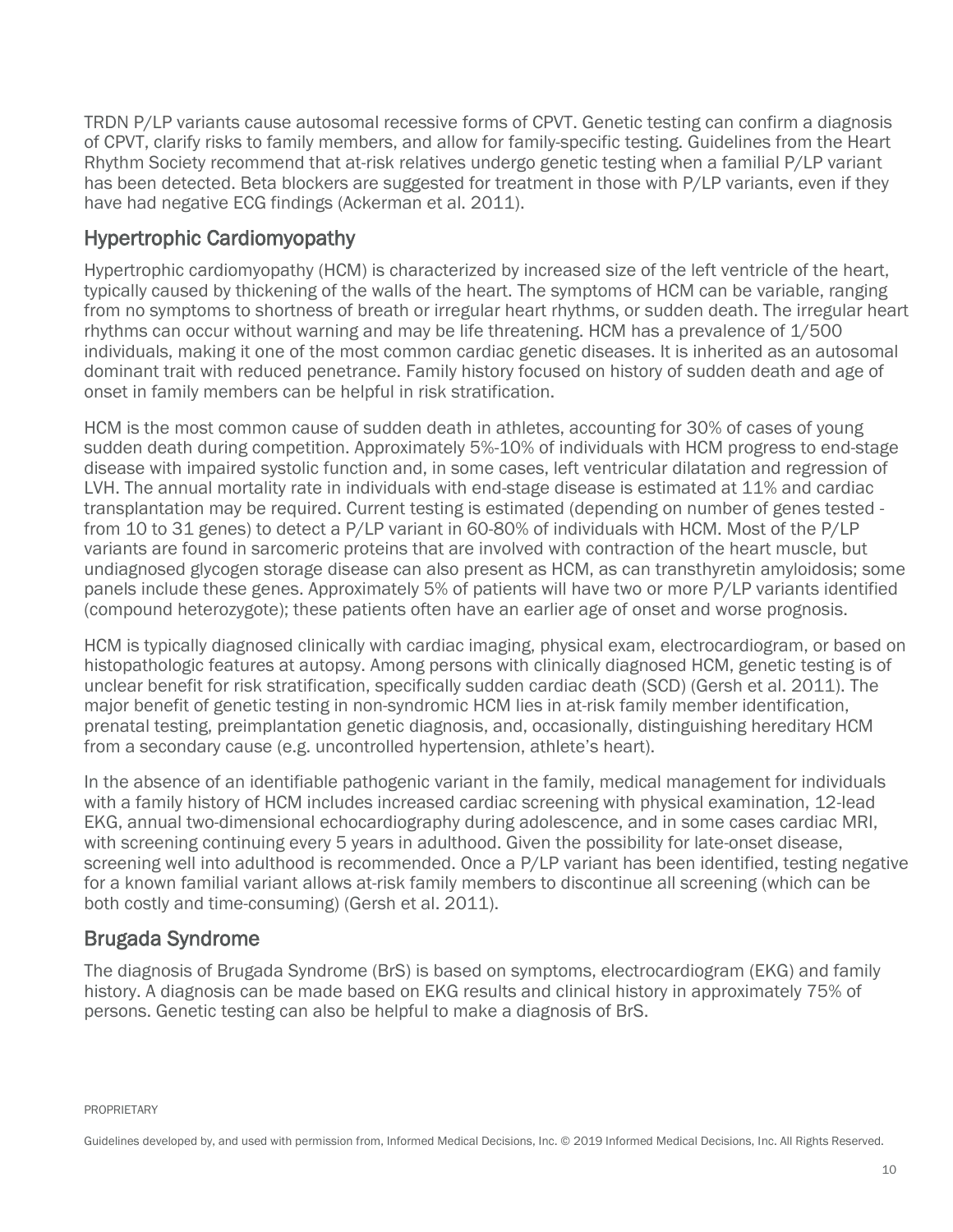BrS is characterized by a specific pattern of EKG (ST segment elevation in leads V1-V3). This can be associated with right bundle branch block, a defect in the heart's conduction system that can also be seen on EKG. This pattern may be seen on resting EKG or may require an EKG while receiving a drug known as a sodium channel blocker. Symptoms of BrS can include arrhythmia or irregular heartbeats and fainting spells. These symptoms often occur at rest. Other triggers include high fever, large meals and excessive alcohol consumption. These BrS symptoms may be fatal if untreated.

Brugada syndrome typically presents in males in their 30s or 40s and is the second cause of death in men from Southeast Asia under the age of 40 years. Implantable cardioverter defibrillators (ICDs) are the only therapy currently known to be effective in persons with BrS with syncope or cardiac arrest. Avoidance of certain medications is recommended for persons with Brugada syndrome, as well as particular attention during a febrile state as this can be a risk factor for syncope.

At least sixteen genes are associated with Brugada syndrome. However, a recent study did not find a significant association between P/LP variants in genes other than SCN5A and arrhythmia in a European population and warns about interpretation of variants in such other genes (Le Scouarnec 2015). P/LP variants in the SCN5A gene are the most common genetic cause for Brugada syndrome (20-30%) and account for >75% of BrS genotype positive persons. Targeted testing of SCN5A can be useful among persons with clinical suspicion for BrS, according to HRS guidelines (2011). Genetic testing is not indicated among persons with an isolated type 2 or 3 Brugada pattern on EKG. In most cases, the primary value of genetic testing for Brugada syndrome is to benefit at-risk family members.

#### <span id="page-10-0"></span>Arrhythmogenic Right Ventricular Cardiomyopathy/Dysplasia

Arrhythmogenic Right Ventricular Dysplasia/Cardiomyopathy (ARVD/C) is a form of heart disease that is characterized by fibro-fatty replacement of heart cells predominantly in the right ventricle of the heart. The average age of presentation is 31 years, but presentation is highly variable. In its early stages, ARVD/C is typically asymptomatic. When symptoms do occur, they can include irregular heart rhythms, shortness of breath, and fainting episodes. Individuals with ARVD/C are at risk for sudden cardiac death, especially during strenuous exercise. The estimated prevalence of ARVD/C in the US is 1 in 1,000 to 1 in 2,000, with greater than 50% of cases being familial (Teo et al. 2015). The disease accounts for 5% of sudden cardiac deaths of young individuals in the US.

Clinical diagnosis of ARVD/C can be confirmed based on demonstration of characteristic ECG, arrhythmic, structural, and/or histological abnormalities. Diagnostic criteria, initially proposed by an international task force were revised by Marcus et al. (2010) to incorporate new knowledge and technology to improve diagnostic sensitivity while maintaining diagnostic specificity. With this revised task force criteria (rTFC), individuals are classified as having a definite, borderline, or possible diagnosis of ARVD/C. Family history and genetic test results may also help to confirm a diagnosis (Ackerman et al. 2011). The rTFC should be used with caution in children under the age of 18, given the progressive nature of this disease, thus genetic testing may have a higher diagnostic value in this population (Steinmetz et al. 2018).

There are at least 13 genes in which P/LP variants have been identified to cause ARVD/C, most of which are inherited as an autosomal dominant disease with reduced penetrance and variable expressivity. PKP2, DES, RYR2, TMEM43, DSP, DSG2, DSC2, TGFB3, and JUP are some of the more common causative genes. The estimated diagnostic yield of genetic testing panels targeted to these genes has ranges between 10-50% (Hershberger et al. 2018; Elliot et al. 2019). Less commonly, ARVC can be inherited as an autosomal recessive condition when it is associated with palmoplantar keratoderma and

PROPRIETARY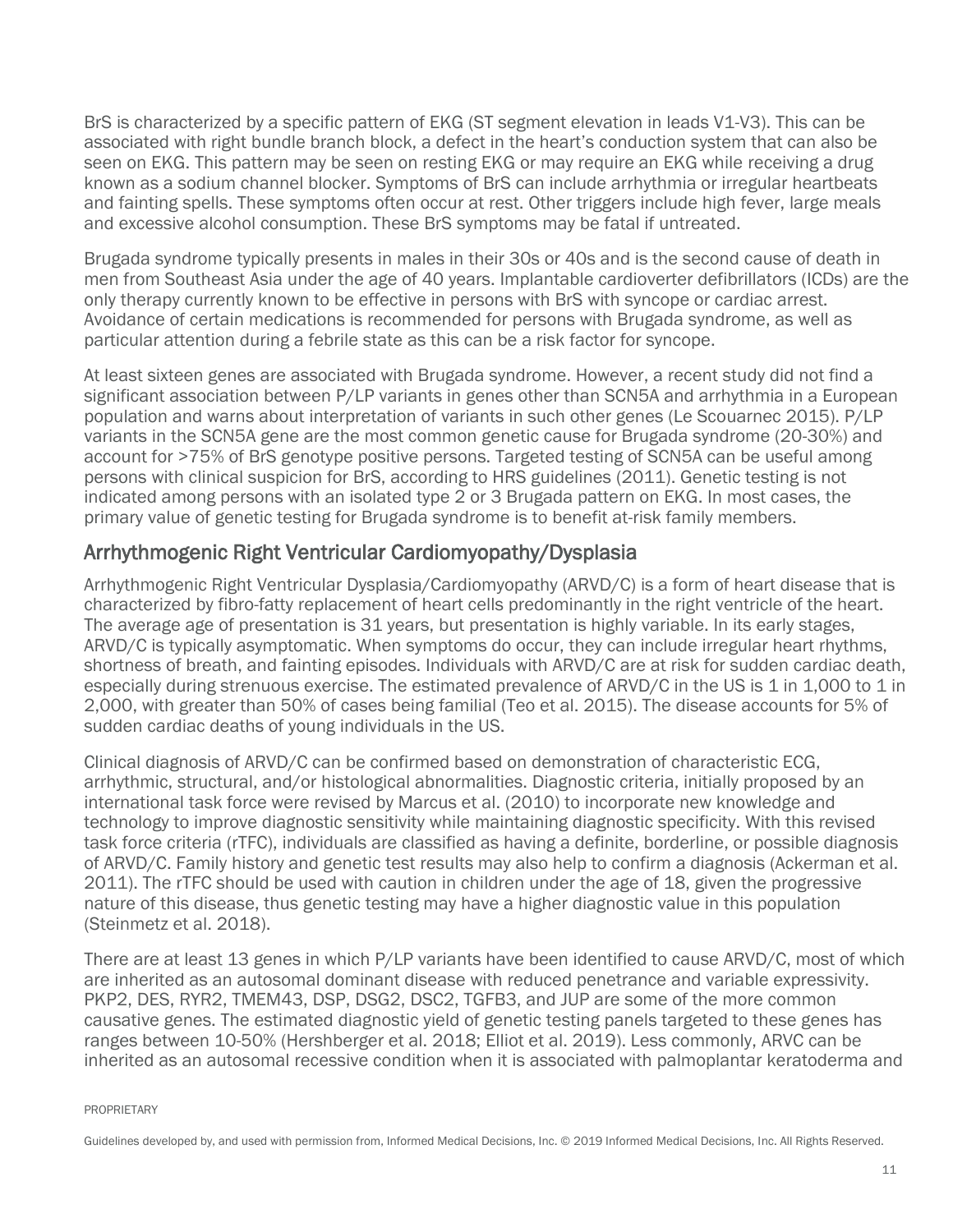woolly hair, namely Naxos disease and Carvajal syndrome (Teo et al. 2015). P/LP variants in CDH2 have also been identified in a few individuals with ARVD/C (Mayosi et al. 2017).

Specific medical management and lifestyle modifications are recommended for individuals with ARVD/C, and may depend on the specific gene involved. It is well established that desmosome gene P/LP variants (PKP2, DSC2, DSG2) are specifically associated with disease pathogenesis related to exercise, therefore, individuals with identified P/LP variants in these genes should avoid endurance and frequent exercise (James et al. 2013; Hershberger et al. 2018). Further studies evaluating ideal genotype-specific exercise recommendations are underway (James and Calkins 2019). PKP2 P/LP variants seem to be associated with earlier onset and ventricular arrhythmia (Teo et al. 2015). In addition, individuals with multiple pathogenic variants identified by panel testing have earlier-onset disease and a higher risk for sudden death (James and Calkins 2018).

Multiple professional organizations have commented on the appropriateness of genetic testing for individuals and families with ARVD/C, including the Heart Rhythm Society, the European Heart Rhythm Association (HRS/EHRA), and the Heart Failure Society of America (HFSA). It is generally agreed that genetic testing panels are appropriate for patients who have been clinically diagnosed with ARVD/C or who are strongly suspected to have this diagnosis. Genetic testing panels used in the initial workup may also include genes associated with dilated cardiomyopathy, given the overlap of causative genes among these conditions. However, providers should be cautious of the risk for variants of uncertain significance when deciding to order large multi-gene panels. Care in the utilization of genetic testing for ARVD/C is needed as up to 6% of healthy controls have been noted to have identified variants in ARVD/C associated genes (Kapplinger et al. 2011). If a syndromic cause of ARVD/C is suspected based on clinical examination and family history, relevant genetic testing panels are also appropriate. When a genetic cause of ARVD/C is identified, P/LP variant-specific testing in at-risk family members is also important given the benefits of screening and treatment for presymptomatic individuals (Ackerman et al. 2011; Hershberger et al. 2018; Towbin et al. 2019). It is recommended that first degree relatives of patients with ARVD/C receive regular cardiac screening, with frequency varying by age, unless they test negative for a known P/LP family variant (Hershberger et al. 2018).

#### <span id="page-11-0"></span>Left Ventricular Non-Compaction Cardiomyopathy

Left ventricular noncompaction cardiomyopathy (LVNC) is a cardiac disorder involving the abnormal development of the left ventricle of the heart. This condition is typically diagnosed clinically with cardiac imaging when the left ventricle appears to be spongy and "non-compacted," having unusual and excessive trabeculations. Some individuals with LVNC are asymptomatic, but complications such as arrhythmia, palpitations, fatigue, shortness of breath, fainting, lymphedema, and blood clotting can occur. There is also a risk of sudden cardiac death for individuals with LVNC (van Waning et al. 2018).

P/LP variants in at least 15 genes have been reported in association with LVNC including TNNT2, MYBPC3, ZASP (LBD3), MYH7, and TAZ (van Waning et al. 2018). The majority of these genes are typically associated with additional syndromic phenotypes, such as Barth syndrome and Noonan syndrome (Arbustini et al. 2014). In a study of 128 individuals diagnosed with LVNC prior to age 21, 9% were found to have a syndromic or metabolic diagnosis, and 32% had a family history of cardiac disease. Among those with isolated LVNC, none had a genetic P/LP variant identified (Miller et al. 2017). Individuals with genetic P/LP variants and LVNC have higher rates of heart transplantation and higher risks of death, thus genetic testing may be useful in risk prediction (Li et al. 2018). However, limited data regarding detection rates, possible non-penetrant P/LP variants, genetic and epigenetic modifiers,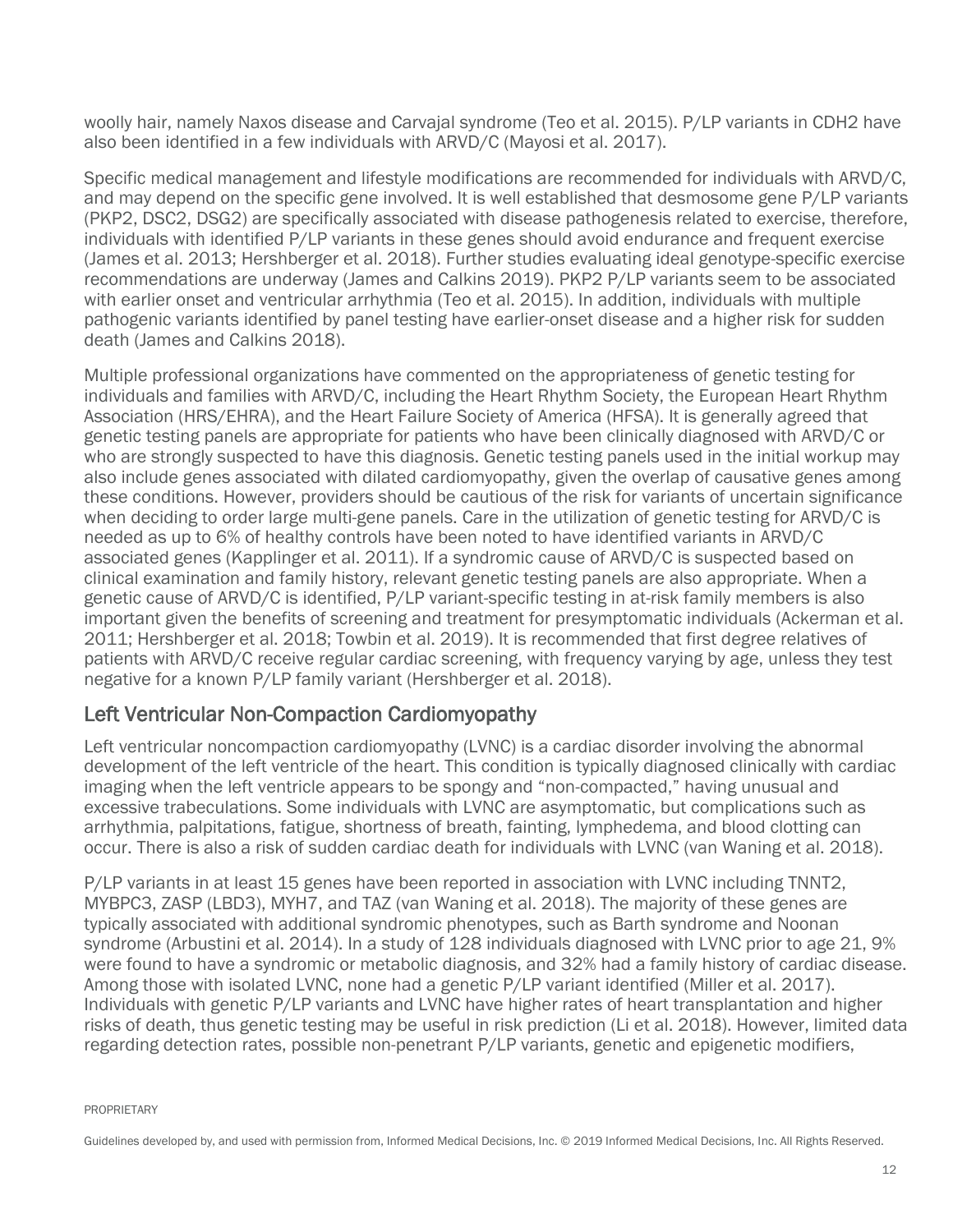environmental causes, and variants of uncertain significance all lend to the complexity of interpreting LVNC-related gene testing for both affected individuals and their at-risk relatives (Arbustini et al. 2015).

There is some debate as to whether LVNC on its own should be considered a primary cardiomyopathy, given that it may be present in 2-10% of the population when highly sensitive screening methodologies are used, and that LVNC has been observed to progress and regress when followed in athletes and pregnant women. Guidelines from the Heart Failure Society of America suggest considering LVNC to be a phenotype rather than a unique type of cardiomyopathy. When additional features of hypertrophic, dilated, or restrictive cardiomyopathy are present in an individual or family, guidelines for that type of cardiomyopathy should be followed. When isolated LVNC is detected incidentally in an asymptomatic individual with no apparent family history of cardiomyopathy, there is limited evidence to support genetic or family screening (Hershberger et al. 2018). Therefore, gene testing has limited clinical utility in diagnosing LVNC or establishing molecular confirmation for the purpose of testing at risk family members of individuals with a confirmed clinical diagnosis of LVNC, unless there are other phenotypic features suggestive of a known syndrome or other type of cardiomyopathy.

#### <span id="page-12-0"></span>Restrictive Cardiomyopathy

Restrictive cardiomyopathy (RCM) is a rare cardiac disorder in which the heart muscle is stiff and cannot fully relax after each contraction. RCM is characterized by the presence of impaired ventricular filling and diminished diastolic volume with normal or nearly normal LV wall thickness and ejection fraction.

The genetic spectrum of RCM remains largely unknown, and the diagnostic yield of currently available genetic testing panels may range from 10-60% (Hershberger et al. 2018). In patients with non-syndromic (idiopathic) RCM, RCM-specific P/LP variants have been described in over 18 of sarcomeric and cytoskeletal genes, including TNNI3, MYH7, MYBPC3, BAG3, and ACTN2. Many of these have also been implicated in dilated and hypertrophic cardiomyopathies and arrhythmias (Kostareva 2016). Familial RCM often occurs along with skeletal muscle involvement or abnormalities of other organ systems due to syndromic causes such as Noonan syndrome, hemochromatosis, or glycogen storage disorders. Familial TTR amyloidosis related to TTR gene variants is another common cause of RCM, and is important to identify given recent advances in treatment (Hershberger et al. 2018; Muchtar et al. 2017). Therefore, a diagnosis of RCM should prompt a thorough evaluation for associated conditions (Stollberger 2007). When a syndromic cause of RCM is identified, medical management changes may be indicated based on other specific health risks. For example, hemochromatosis is treated with therapeutic phlebotomy, while RCM due to sarcoidosis may be treated with antiarrhythmics or immunosuppressive agents (Brown and Diaz 2019).

Multiple professional organizations have commented on the appropriateness of genetic testing for individuals and families with RCM, including the Heart Rhythm Society, the European Heart Rhythm Association (HRS/EHRA), and the Heart Failure Society of America (HFSA). It is generally agreed that genetic testing panels are appropriate for patients who have been clinically diagnosed with RCM based on clinical evaluation. Genetic testing panels used in the initial workup may include those targeted to hypertrophic or dilated cardiomyopathies, given the overlap of causative genes among these conditions. If a syndromic form of RCM is suspected based on clinical examination and family history, relevant genetic testing panels are also appropriate. When a genetic cause of RCM is identified, P/LP variantspecific testing in at-risk family members is also important (Ackerman et al. 2011; Hershberger et al. 2018). It is recommended that first degree relatives of patients with RCM receive regular cardiac

PROPRIETARY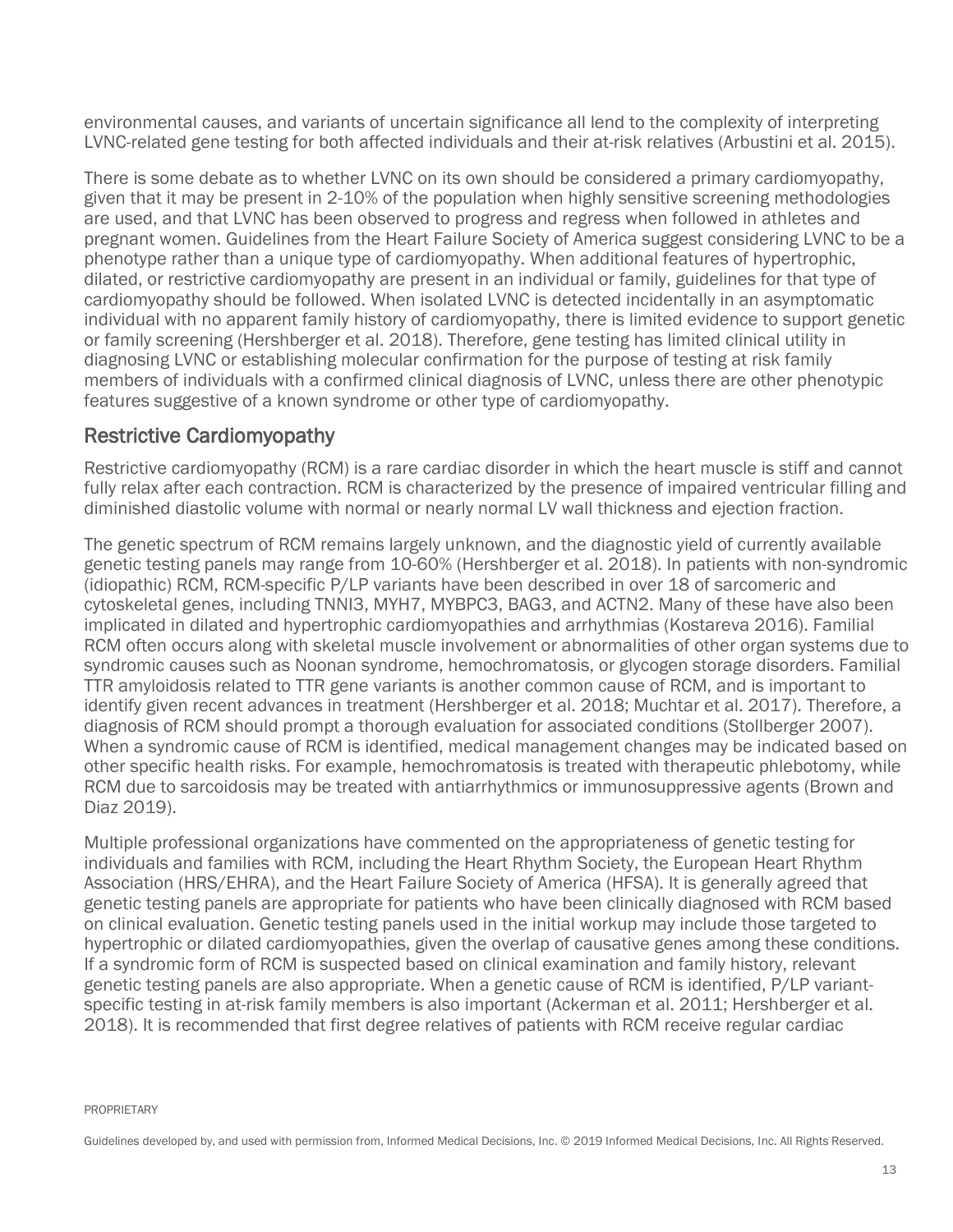screening, with frequency varying by age, unless they test negative for the known P/LP family variant (Hershberger et al. 2018).

### <span id="page-13-0"></span>Short QT Syndrome

Short QT syndrome (SQTS) is a congenital, inherited, primary electric disorder of the heart characterized by abnormally short QT intervals on the surface ECG (<360 ms) and an increased proclivity to develop atrial and/or ventricular tachyarrhythmias (Gussak 2005). SQTS is a genetically heterogeneous disease caused by P/LP variants in five different genes (KCNH2, KCNQ1, KCNJ2, CACNA1C, and CACNB2B). All follow autosomal dominant inheritance; KCNH2 P/LP variants are by far the most common cause in affected individuals (Patel 2010). However, P/LP variant frequency and penetrance of these genes are uncertain.

HRS/EHRA guidelines regarding channelopathies and cardiomyopathies state that comprehensive or targeted SQTS genetic testing may be considered for any patient in whom a cardiologist has established a strong clinical index of suspicion for SQTS based on examination of the patient's clinical history, family history, and electrocardiographic phenotype (Class IIb-May be Useful) (HRS/EHRA 2011).

#### <span id="page-13-1"></span>Atrial Fibrillation

Atrial fibrillation is characterized by uncoordinated electrical activity in the atria. Symptoms include dizziness, chest pain, palpitations, shortness of breath, syncope and an increased risk of stroke and sudden death. Some individuals with atrial fibrillation do not experience any symptoms. While the majority of cases of AF are not hereditary, familial clustering does occur. Familial cases of AF are indistinguishable from acquired cases. Although a number of genes have been associated with an increased risk of AF, the role of these common genetic variants in risk stratification, assessment of disease progression, and determination of clinical outcomes is limited. Routine genetic testing related to AF is not indicated (January; ACC/AHA/HRS Practice Guidelines 2014).

#### <span id="page-13-2"></span>Post-Mortem Testing

When plans cover genetic testing for the benefit of family members, postmortem genetic testing to confirm a diagnosis and allow for early detection of other family members should be considered. Best practice guidelines describe appropriate testing scenarios that include young (<40) unexplained sudden death and cases of suspected cardiomyopathies. Recent evidence suggests that genetic testing can help identify inherited cardiac disease in 25-35% of cases of sudden cardiac deaths.

Examples of suspicious circumstances at the time of death include: drowning in an experienced swimmer, single motor vehicle accident when no other factors are present (negative toxicology screen), unexplained seizure in young person and sudden death during exercise or sleep.

# <span id="page-13-3"></span>Professional Society Guidelines

Ackerman MJ, Priori SG, Willems S, et al. HRS/EHRA expert consensus statement on the state of genetic testing for the channelopathies and cardiomyopathies: this document was developed as a partnership between the Heart Rhythm Society (HRS) and the European Heart Rhythm Association (EHRA). Heart Rhythm. 2011 Aug;8(8):1308-39. PubMed PMID: 21787999.

PROPRIETARY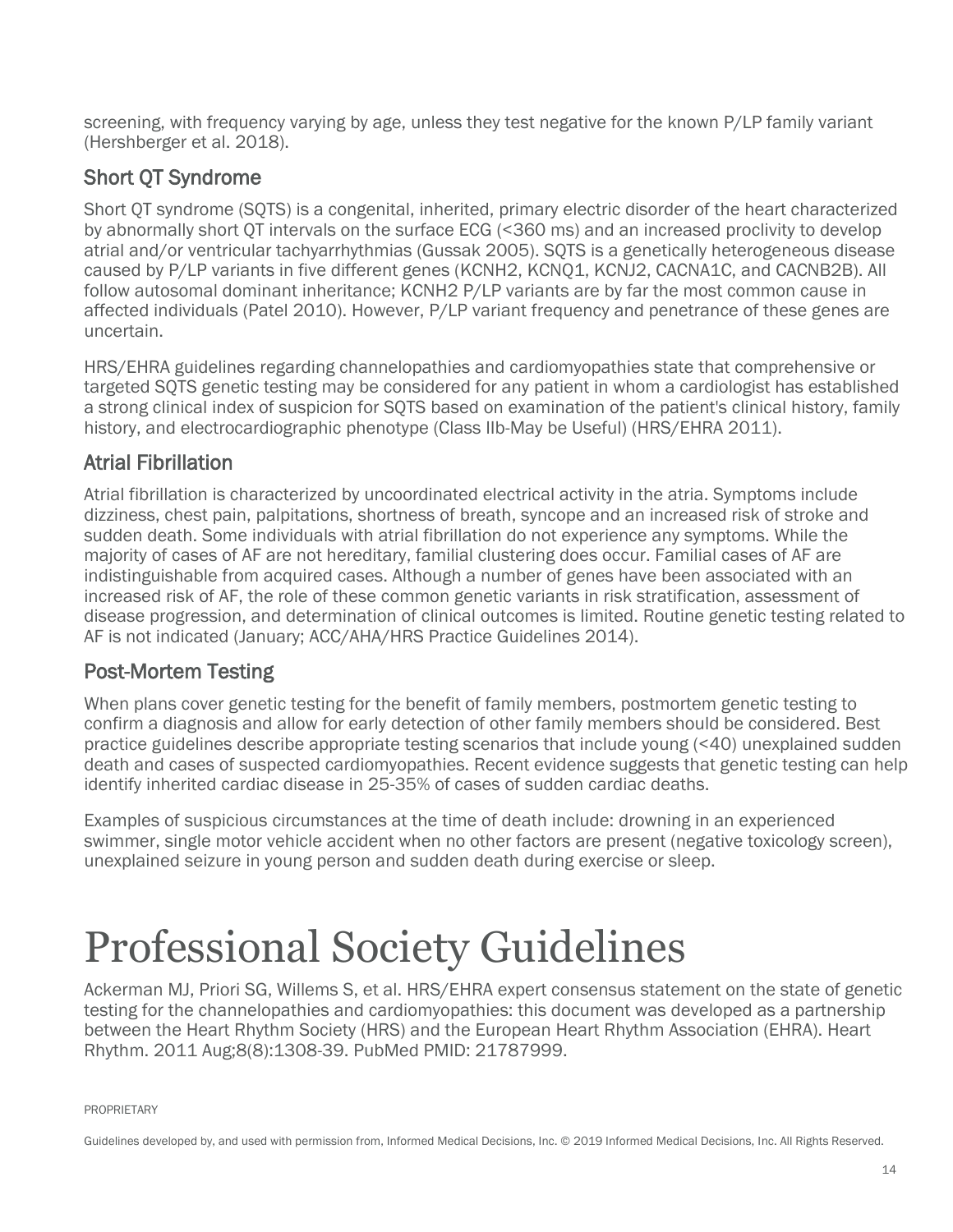Alders M, Bikker H, Christiaans I. Long QT Syndrome. 2003 Feb 20 [Updated 2018 Feb 8]. In: Adam MP, Ardinger HH, Pagon RA, et al., editors. GeneReviews® [Internet]. Seattle (WA): University of Washington, Seattle; 1993-2018. Available from: https://www.ncbi.nlm.nih.gov/books/NBK1129/

Al-Khatib SM, Stevenson WG, Ackerman MJ, et al. 2017 AHA/ACC/HRS Guideline for Management of Patients with Ventricular Arrhythmias and the Prevention of Sudden Cardiac Death: Executive Summary: A Report of the American College of Cardiology/American Heart Association Task Force on Clinical Practice Guidelines and the Heart Rhythm Society. Heart Rhythm. 2017 Oct 30 pii: S1547- 5271(17)31249-3. PubMed PMID: 29097320.

Antzelevitch C, Brugada P, Borggrefe M, et al. Brugada syndrome: report of the second consensus conference: endorsed by the Heart Rhythm Society and the European Heart Rhythm Association. Circulation. 2005 Feb 8;111(5):659-70. Epub 2005 Jan 17. PubMed PMID: 15655131.

Basso C, Aguilera B, Banner J, et al; Association for European Cardiovascular Pathology. Guidelines for autopsy investigation of sudden cardiac death: 2017 update from the Association for European Cardiovascular Pathology. Virchows Arch. 2017 Dec;471(6):691-705. Epub 2017 Sep 9. PubMed PMID: 28889247.

Brugada R, Campuzano O, Sarquella-Brugada G, et al. Brugada Syndrome. 2005 Mar 31 [Updated 2016 Nov 17]. In: Adam MP, Ardinger HH, Pagon RA, et al., editors. GeneReviews® [Internet]. Seattle (WA): University of Washington, Seattle; 1993-2018. Available from: https://www.ncbi.nlm.nih.gov/books/NBK1517/

Charron P, Elliott PM, Gimeno JR, et al. The Cardiomyopathy Registry of the EURObservational Research Programme of the European Society of Cardiology: baseline data and contemporary management of adult patients with cardiomyopathies. Eur Heart J. 2018 Jan 24.

Cirino AL, Ho C. Hypertrophic Cardiomyopathy Overview. 2008 Aug 5 [Updated 2014 Jan 16]. In: Adam MP, Ardinger HH, Pagon RA, et al., editors. GeneReviews® [Internet]. Seattle (WA): University of Washington, Seattle; 1993-2018. Available from: https://www.ncbi.nlm.nih.gov/books/NBK1768/

Elliott PM, Anastasakis A, Borger MA, et al. 2014 ESC Guidelines on diagnosis and management of hypertrophic cardiomyopathy: The Task Force for the Diagnosis and Management of Hypertrophic Cardiomyopathy of the European Society of Cardiology (ESC). Eur Heart J. 2014 Oct 14;35(39):2733-79. Epub 2014 Aug 29. PubMed PMID: 25173338.

Gersh BJ, Maron BJ, Bonow RO, et al. ACCF/AHA guidelines for the diagnosis and treatment of hypertrophic cardiomyopathy: a report of the American College of Cardiology Foundation/American Heart Association Task Force on Practice Guidelines. J Thorac Cardiovasc Surg. 2011 Dec;142(6): e153-203. PubMed PMID: 22093723.

Hershberger RE, Lindenfeld J, Mestroni L, et al. Genetic evaluation of cardiomyopathy--a Heart Failure Society of America practice guideline. J Card Fail. 2009 Mar;15(2):83-97. PubMed PMID: 19254666.

Hershberger RE, Givertz MM, Ho CY, Judge DP, Kantor PF, McBride KL, Morales A, Taylor MRG, Vatta M, Ware SM. Genetic Evaluation of Cardiomyopathy-A Heart Failure Society of America Practice Guideline. J Card Fail. 2018 May;24(5):281-302. doi: 10.1016/j.cardfail.2018.03.004. Epub 2018 Mar 19. PubMed PMID: 29567486.

PROPRIETARY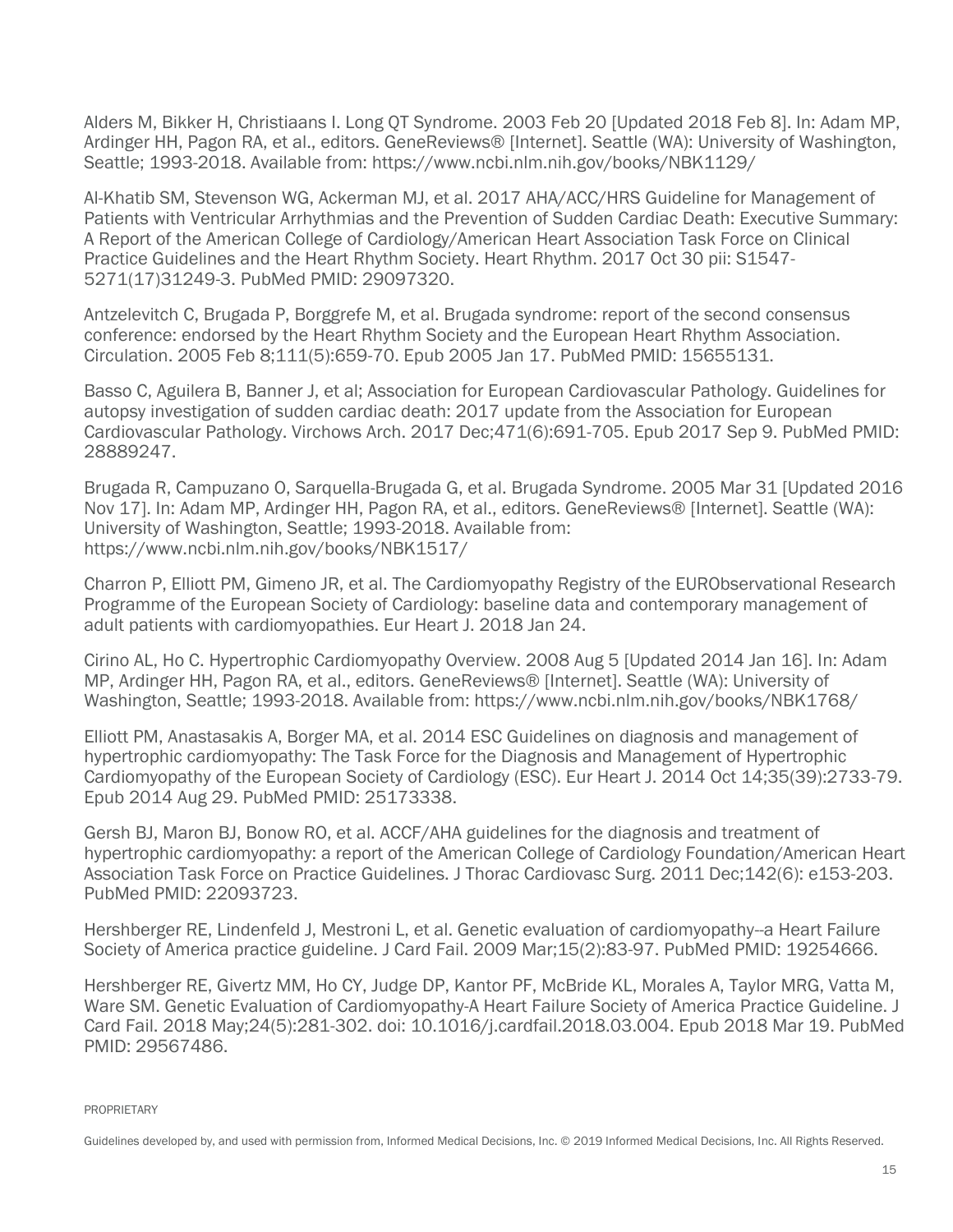Hershberger RE, Morales A. Dilated Cardiomyopathy Overview. 2007 Jul 27 [Updated 2015 Sep 24]. In: Adam MP, Ardinger HH, Pagon RA, et al., editors. GeneReviews® [Internet]. Seattle (WA): University of Washington, Seattle; 1993-2018. Available from: https://www.ncbi.nlm.nih.gov/books/NBK1309/

Hershberger RE, Morales A. LMNA-Related Dilated Cardiomyopathy. 2008 Jun 12 [Updated 2016 Jul 7]. In: Adam MP, Ardinger HH, Pagon RA, et al., editors. GeneReviews® [Internet]. Seattle (WA): University of Washington, Seattle; 1993-2018. Available from: https://www.ncbi.nlm.nih.gov/books/NBK1674/

Hershberger RE, Givertz MM, Ho CY, Judge DP, Kantor PF, McBride KL, Morales A, Taylor MRG, Vatta M, Ware SM. Genetic Evaluation of Cardiomyopathy-A Heart Failure Society of America Practice Guideline. J Card Fail. 2018 May;24(5):281-302. PubMed PMID: 29567486.

Hundley WG, Bluemke DA, Finn JP, et al. ACCF/ACR/AHA/NASCI/SCMR 2010 expert consensus document on cardiovascular magnetic resonance. J Am Coll Cardiol. 2010 Jun 8;55(23):2614-62. PubMed PMID: 20513610.

January CT, Wann LS, Alpert JS, et al. 2014 AHA/ACC/HRS guideline for the management of patients with atrial fibrillation: a report of the American College of Cardiology/American Heart Association Task Force on Practice Guidelines and the Heart Rhythm Society. J Am Coll Cardiol. 2014 Dec 2;64(21): e1- 76. Epub 2014 Mar 28. PubMed PMID: 24685669.

Lehnart SE, Ackerman MJ, Benson DW Jr, et al. Inherited arrhythmias: A National Heart, Lung, and Blood Institute and Office of Rare Diseases workshop consensus report about the diagnosis, phenotyping, molecular mechanisms, and therapeutic approaches for primary cardiomyopathies of gene mutations affecting ion channel function. Circulation. 2007 Nov 13;116(20):2325-45. PubMed PMID: 17998470.

Marcus FI, McKenna WJ, Sherrill D, Basso C, Bauce B, Bluemke DA, Calkins H, Corrado D, Cox MGPJ, Daubert JP, Fontaine G, Gear K, Hauer R, Nava A, Picard MH, Protonoarios N, Saffitz JE, Yoerger Sanborn DM, Steinberg JS, Tandri H, Thiene G, Towbin JA, Tsatsopoulou A, Wichter T, Zareba W. Diagnosis of arrhythmogenic right ventricular cardiomyopathy/dysplasia: proposed modification of the task force criteria. Circulation. 2010 Apr 6;121(13):1533-41. PubMed PMID: 20172911.

Maron BJ, Thompson PD, Ackerman MJ, et al. Recommendations and considerations related to preparticipation screening for cardiovascular abnormalities in competitive athletes: 2007 update: a scientific statement from the American Heart Association Council on Nutrition, Physical Activity, and Metabolism: endorsed by the American College of Cardiology Foundation. Circulation. 2007 Mar 27;115(12):1643-455. Epub 2007 Mar 12. PubMed PMID: 17353433.

McNally E, MacLeod H, Dellefave-Castillo L. Arrhythmogenic Right Ventricular Cardiomyopathy. 2005 Apr 18 [Updated 2017 May 25]. In: Adam MP, Ardinger HH, Pagon RA, et al., editors. GeneReviews® [Internet]. Seattle (WA): University of Washington, Seattle; 1993-2018. Available from: https://www.ncbi.nlm.nih.gov/books/NBK1131/

Napolitano C, Priori SG, Bloise R. Catecholaminergic Polymorphic Ventricular Tachycardia. 2004 Oct 14 [Updated 2016 Oct 13]. In: Adam MP, Ardinger HH, Pagon RA, et al., editors. GeneReviews® [Internet]. Seattle (WA): University of Washington, Seattle; 1993-2018. Available from: https://www.ncbi.nlm.nih.gov/books/NBK1289/

PROPRIETARY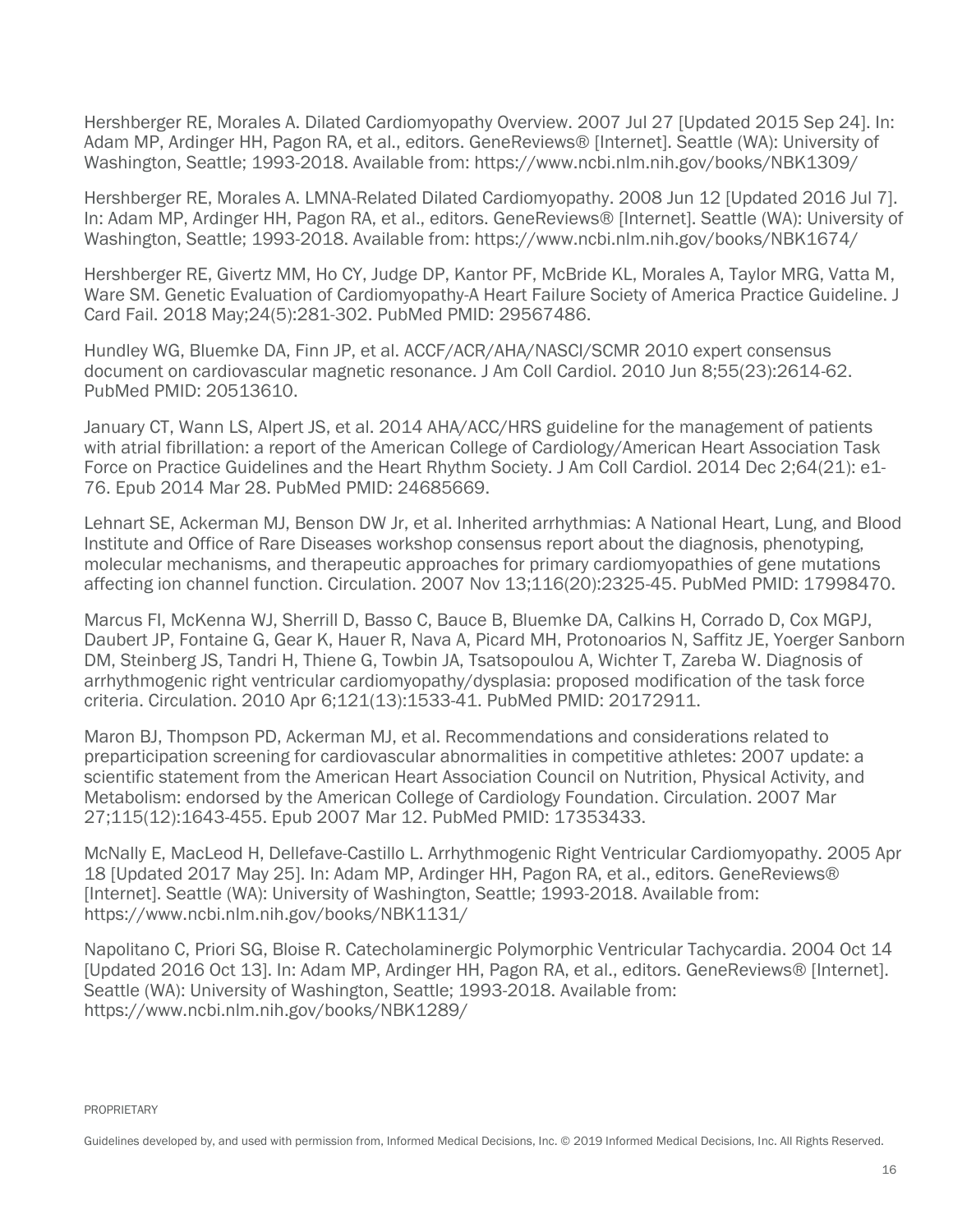Napolitano C, Splawski I, Timothy KW, et al. Timothy Syndrome. 2006 Feb 15 [Updated 2015 Jul 16]. In: Adam MP, Ardinger HH, Pagon RA, et al., editors. GeneReviews® [Internet]. Seattle (WA): University of Washington, Seattle; 1993-2018. Available from: https://www.ncbi.nlm.nih.gov/books/NBK1403/

Priori SG, Wilde AA, Horie M. HRS/EHRA/APHRS expert consensus statement on the diagnosis and management of patients with inherited primary arrhythmia syndromes: document endorsed by HRS, EHRA, and APHRS in May 2013 and by ACCF, AHA, PACES, and AEPC in June 2013. Heart Rhythm. 2013 Dec;10(12):1932-63. Epub 2013 Aug 30. PubMed PMID: 24011539.

Towbin JA, McKenna WJ, Abrams DJ, Ackerman MJ, Calkins H, Darrieux FCC, Daubert JP, de Chillou C, DePasquale EC, Desai MY, Estes NAM 3rd, Hua W, Indik JH, Ingles J, James CA, John RM, Judge DP, Keegan R, Krahn AD, Link MS, Marcus FI, McLeod CJ, Mestroni L, Priori SG, Saffitz JE, Sanatani S, Shimizu W, van Tintelen JP, Wilde AAM, Zareba W. 2019 HRS expert consensus statement on evaluation, risk stratification, and management of arrhythmogenic cardiomyopathy. Heart Rhythm. 2019 May 9.pii: S1547-5271. PubMed PMID: 31078652.

### <span id="page-16-0"></span>Selected References

- 1 Adler A, Novelli V, Amin AS, Abiusi E, Care M, Nannenberg EA, et al. an international, multicentered, evidence-based reappraisal of genes reported to cause congenital long QT syndrome. Circulation. 2020 Feb 11;141(6):418-428. PubMed PMID: 31983240.
- 2 Arbustini E, Weidemann F, Hall JL. Left ventricular noncompaction: a distinct cardiomyopathy or a trait shared by different cardiac diseases? J Am Coll Cardiol. 2014 Oct 28;64(17):1840-50. PubMed PMID: 25443708.
- 3 Baltogiannis GG, Lysitsas DN, di Giovanni G, Ciconte G, Sieira J, Conte G, Kolettis TM, Chierchia GB, de Asmundis C, Brugada P. CPVT: Arrhythmogenesis, Therapeutic Management, and Future Perspectives. A Brief Review of the Literature. Front Cardiovasc Med. 2019 Jul 12; 6:92. PubMed PMID: 31380394.
- 4 Bean LJH, Funke B, Carlston CM, Gannon JL, Kantarci S, Krock BL, Zhang S, Bayrak-Toydemir P, on behalf of the ACMG Laboratory Quality Assurance Committee. Diagnostic gene sequencing panels: from design to report- a technical standard of the American College of Medical Genetics and Genomics (ACMG). Genet Med. 2019 Nov 16. PubMed PMID: 31732716.
- 5 Behr E, Wood DA, Wright M, et al. Cardiological assessment of first-degree relatives in sudden arrhythmic death syndrome. Lancet. 2003 Nov 1, 362(9394):1457-9. PubMed PMID: 14602442.
- 6 Bezzina CR, Lahrouchi N, Priori SG. Genetics of sudden cardiac death. Circ Res. 2015 Jun 5;116(12):1919-36. PubMed PMID: 26044248.
- 7 Brown KN, Diaz RR. Restrictive (Infiltrative) Cardiomyopathy. [Updated 2019 Jan 17]. In: StatPearls [Internet]. Treasure Island (FL): StatPearls Publishing; 2019 Jan-. Available from: https://www-ncbi-nlm-nih-gov.proxy.lib.mcw.edu/books/NBK537234/.
- 8 Brugada R. Sudden death: managing the family, the role of genetics. Heart. 2011 Apr;97(8):676-81. PubMed PMID: 21421602.
- 9 Clarke JL, Ladapo JL, Monane M, et al. The diagnosis of CAD in women: addressing the unmet need a report from the national expert roundtable meeting. Popul Health Manag. 2015 Apr;18(2):86-92 Epub 2015 Feb 25. PubMed PMID: 25714757.
- 10 Crotti L, Celano G, Dagradi F, et al. Congenital long QT syndrome. Orphanet J Rare Dis. 2008 Jul 7; 3:18. PubMed PMID: 18606002.
- 11 Goldenberg I, Horr S, Moss AJ, et al. Risk for life-threatening cardiac events in patients with genotype-confirmed long-QT syndrome and normal-range corrected QT intervals. J Am Coll Cardiol. 2011 Jan 4;57(1):51–9. PubMed PMID: 21185501.
- 12 Elliott PM, Anastasakis A, Asimaki A, Basso C, Bauce B, Brooke MA, Calkins H, Corrado D, Duru F, Green KJ, Judge DP, Kelsell D, Lambiase PD, McKenna WJ, Pilichou K, Protonotarios A, Saffitz JE, Syrris P, Tandri H, Te Riele A, Thiene G, Tsatsopoulou A, van Tintelen JP. Definition and treatment of arrhythmogenic cardiomyopathy: an updated expert panel report. Eur J Heart Fail. 2019 Aug;21(8):955-964. PubMed PMID: 31210398.
- 13 Fernández-Falgueras A, Sarquella-Brugada G, Brugada J, Brugada R, Campuzano O. Cardiac Channelopathies and Sudden Death: Recent Clinical and Genetic Advances. Franciolini F, Catacuzzeno L, eds. Biology. 2017;6(1):7. PubMed PMID: 28146053.
- 14 Goldenberg I, Horr S, Moss AJ, et al. Risk for life-threatening cardiac events in patients with genotype-confirmed long-QT syndrome and normal-range corrected QT intervals. J Am Coll Cardiol. 2011Jan 4;57(1):51–9. meune. PubMed PMID: 21185501.
- 15 Gussak I, Bjerregaard P. Short QT syndrome: 5 years of progress. J Electrocardiol. 2005 Oct;38(4):375-7. PubMed PMID: 16216616.
- 16 Gussak I, Brugada P, Brugada J, et al. Idiopathic short QT interval: a new clinical syndrome? Cardiology. 2000;94(2):99-102. PubMed PMID: 11173780.
- 17 Haas J, Frese KS, Peil B, et al. Atlas of the clinical genetics of human dilated cardiomyopathy. Eur Heart J. 2015 May 7;36(18):1123-35a. Epub 2014 Aug 27. PubMed PMID: 25163546.

#### PROPRIETARY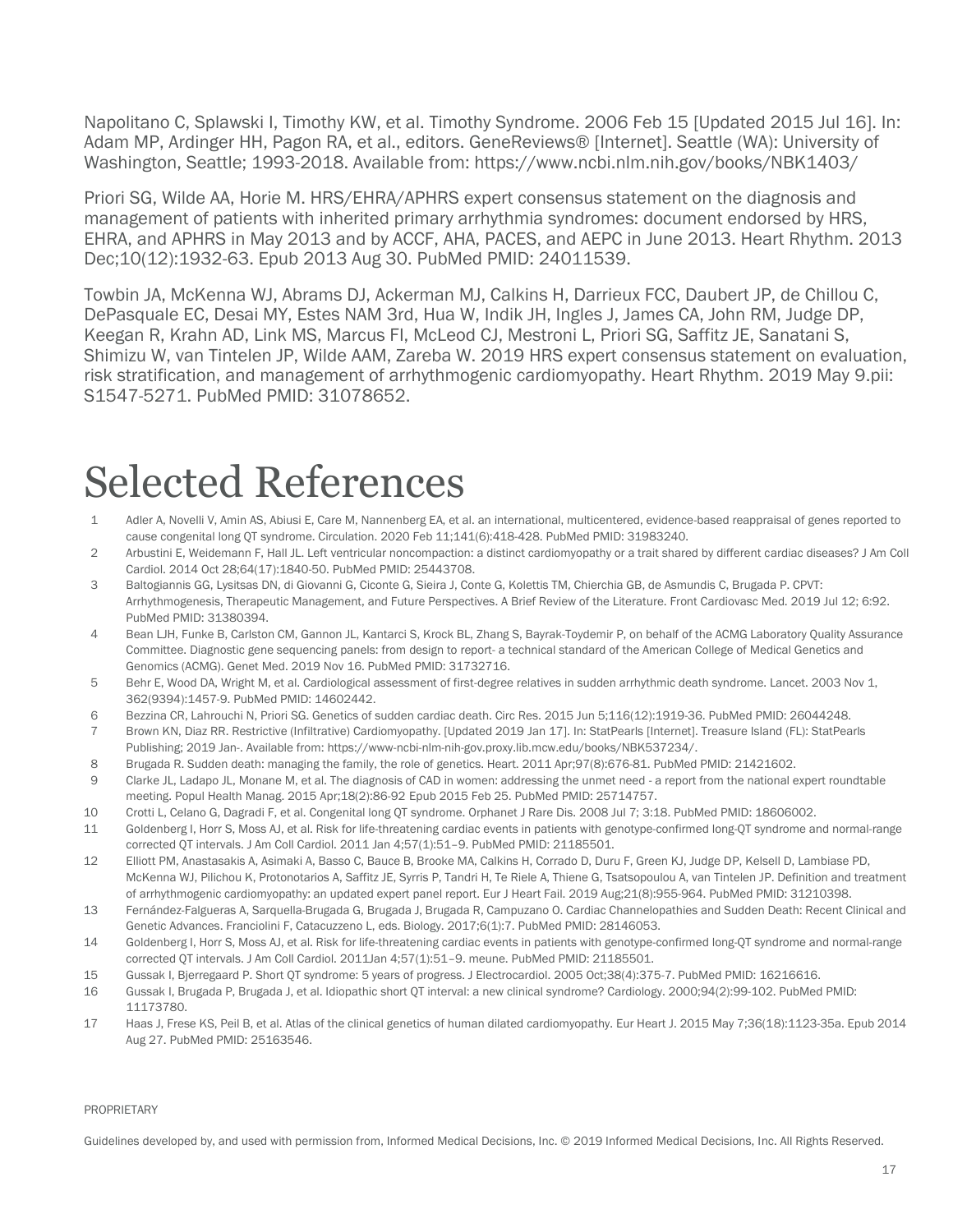- 18 Hickey KT, Elzomor A. Cardiac Channelopathies: Recognition, Treatment, Management. AACN Adv Crit Care. 2018 Spring;29(1):43-57. PubMed PMID: 29496713.
- 19 James CA, Bhonsale A, Tichnell C, Murray B, Russell SD, Tandri H, et al. Exercise increases age-related penetrance and arrhythmic risk in arrhythmogenic right ventricular dysplasia/cardiomyopathy-associated desmosomal mutation carriers. J Am Coll Cardiol 2013; 62:1290–1297. PubMed PMID: 23871885.
- 20 James CA, Calkins H. Arrhythmogenic Right Ventricular Cardiomyopathy: Progress Toward Personalized Management. Annu Rev Med. 2019 Jan 27; 70:1-18. PubMed PMID: 30355260.
- 21 Kapplinger JD, Landstrom AP, Salisbury BA, Callis TE, Pollevick GD, Tester DJ, Cox MG, Bhuiyan Z, Bikker H, Wiesfeld AC, Hauer RN, van Tintelen JP, Jongbloed JD, Calkins H, Judge DP, Wilde AA, Ackerman MJ. Distinguishing arrhythmogenic right ventricular cardiomyopathy/dysplasia associated mutations from background genetic noise. J Am Coll Cardiol. 2011; 57:2317–2327. PubMed PMID: 2163032.
- 22 Kostareva A, Kiselev A, Gudkova A, Frishman G, Ruepp A, Frishman D, et al. (2016) Genetic Spectrum of Idiopathic Restrictive Cardiomyopathy Uncovered by Next-Generation Sequencing. PLoS ONE. 2016 Sep 23;11(9)e0163362. PubMed PMID: 27662471.
- 23 Le Scouarnec S, Karakachoff M, Gourraud JB, et al. Testing the burden of rare variation in arrhythmia-susceptibility genes provides new insights into molecular diagnosis for Brugada syndrome. Hum Mol Genet. 2015 May 15;24(10):2757-63. Epub 2015 Feb 3. PubMed PMID: 25650408.
- 24 Li S, Zhang C, Liu N, Bai H, Hou C, Wang J, Song L, Pu J. Genotype-Positive Status Is Associated with Poor Prognoses in Patients with Left Ventricular Noncompaction Cardiomyopathy. J Am Heart Assoc. 2018 Oct 16;7(20): e009910. PubMed PMID: 30371277.
- 25 Mayosi BM, Fish M, Shaboodien G, Mastantuono E, Kraus S, Wieland T, Kotta MC, Chin A, Laing N, Ntusi NB, Chong M, Horsfall C, Pimstone SN, Gentilini D, Parati G, Strom TM, Meitinger T, Pare G, Schwartz PJ, Crotti L. Identification of Cadherin 2 (CDH2) Mutations in Arrhythmogenic Right Ventricular Cardiomyopathy. Circ Cardiovasc Genetc. 2017 Apr;10(2). PubMed PMID: 28280076.
- 26 Mazzanti A, Kanthan A, Monteforte N, et al. Novel insight into the natural history of short QT syndrome. J Am Coll Cardiol. 2014 Apr 8;63(13):1300-8. Epub 2013 Nov 28. PubMed PMID: 24291113.
- 27 Mega JL, Stitziel NO, Smith JG et al. Genetic risk, coronary heart disease events, and the clinical benefit of statin therapy: an analysis of primary and secondary prevention trials. Lancet. 2015 Jun 6;385(9984):2264-71. Epub 2015 Mar 4. PubMed PMID: 25748612.
- 28 Meune C, Van Berlo JH, Anselme F, et al. Primary prevention of sudden death in patients with lamin A/C gene mutations. N Engl J Med. 2006 Jan 12;354(2):209-10. PubMed PMID: 16407522.
- 29 Middleton O, Baxter S, Demo E, et al. National Association of Medical Examiners position paper: retaining postmortem samples for genetic testing. Acad Forensic Pathol 2013;3(2):191-194.
- 30 Miller EM, Hinton RB, Czosek R, Lorts A, Parrott A, Shikany AR, Ittenbach RF, Ware SM. Genetic Testing in Pediatric Left Ventricular Noncompaction. Circ Cardiovasc Genet. 2017 Dec;10(6)e001735. PubMed PMID: 29212898.
- 31 Muchtar E, Blauwet LA, Gertz MA. Restrictive Cardiomyopathy: Genetics, Pathogenesis, Clinical Manifestations, Diagnosis, and Therapy. Circ Res. 2017 Sep 15;121(7):819-837. PubMed PMID: 28912185.
- 32 National Society of Genetic Counselors [Internet]. Chicago, IL: National Society of Genetic Counselors; c2017. Post mortem genetic testing. [updated 2017 Aug; cited 13 Sep. 2017]. Available at[: http://www.nsgc.org/postmortem.](http://www.nsgc.org/postmortem)
- 33 Olson TM, Michels VV, Ballew JD, et al. Sodium channel mutations and susceptibility to heart failure and atrial fibrillation. JAMA. 2005 Jan 26;293(4):447-54. PubMed PMID: 15671429.
- 34 Patel, C, Gan-Xin, Y, Antzelevitc, C. Short QT syndrome: from bench to bedside. Circulation: Arrhythmia and Electrophysiology. 2010; 3:401-408. PubMed PMID: 20716721.
- 35 Schwartz PJ. The congenital long QT syndromes from genotype to phenotype: clinical implications. J Intern Med. 2006 Jan;259(1):39-47. PubMed PMID: 16336512.
- 36 Schwartz PJ, Crotti L. QTc behavior during exercise and genetic testing for the long-QT syndrome. Circulation. 2011 Nov 15;124(20):2181-4. PubMed PMID: 22083145.
- 37 Steinmetz M, Krause U, Lauerer P, Konietschke F, Aguayo R, Ritter CO, Schuster A, Lotz J, Paul T, Staab W. Diagnosing ARVC in Pediatric Patients Applying the Revised Task Force Criteria: Importance of Imaging, 12-Lead ECG, and Genetics. Pediatr Cardiol. 2018 aug;39(6):1156-1154. PubMed PMID: 29754204.
- 38 Stollberger C and Finsterer J. Extracardiac medical and neuromuscular implications in restrictive cardiomyopathy. Clin. Cardiol. 2007 Aug;30(8):375- 80. PubMed PMID: 17680617.
- 39 Tan HL, Hofman N, van Langen IM, et al. Sudden unexplained death: heritability and diagnostic yield of cardiological and genetic examination in surviving relatives. Circulation. 2005 Jul 12;112(2):207-13. Epub 2005 Jul 5. PubMed PMID: 15998675.
- 40 Teo LY, Moran RT, Tang WH. Evolving Approaches to Genetic Evaluation of Specific Cardiomyopathies. Curr Heart Fail Rep. 2015 Dec; 12(6):339-49. PubMed PMID: 26472190.
- 41 van Langen IM, Birnie E, Alders M, et al. The use of genotype-phenotype correlations in mutation analysis for the long QT syndrome. J Med Genet. 2003; 40:141–5. PubMed PMID: 12566525.
- 42 van Berlo JH, de Voogt WG, van der Kooi AJ, et al. Meta-analysis of clinical characteristics of 299 carriers of LMNA gene mutations: do lamin A/C mutations portend a high risk of sudden death? J Mol Med (Berl). 2005 Jan;83(1):79-83. Epub 2004 Nov 13. PubMed PMID: 15551023.
- 43 van Waning JI, Caliskan K, Hoedemaekers YM, van Spaendonck-Zwarts KY, Baas AF, Boekholdt SM, van Melle JP, Teske AJ, Asselbergs FW, Backx APCM, du Marchie Sarvaas GJ, Dalinghaus M, Breur JMPJ, Linschoten MPM, Verlooij LA, Kardys I, Dooijes D, Lekanne Deprez RH, IJpma AS, van den Berg MP, Hofstra RMW, van Slegtenhorst MA, Jongbloed JDH, Majoor-Krakauer D. Genetics, Clinical Features, and Long-Term Outcome of Noncompaction Cardiomyopathy. J Am Coll Cardiol. 2018 Feb 20;71(7):711-722. PubMed PMID: 29447731.

#### PROPRIETARY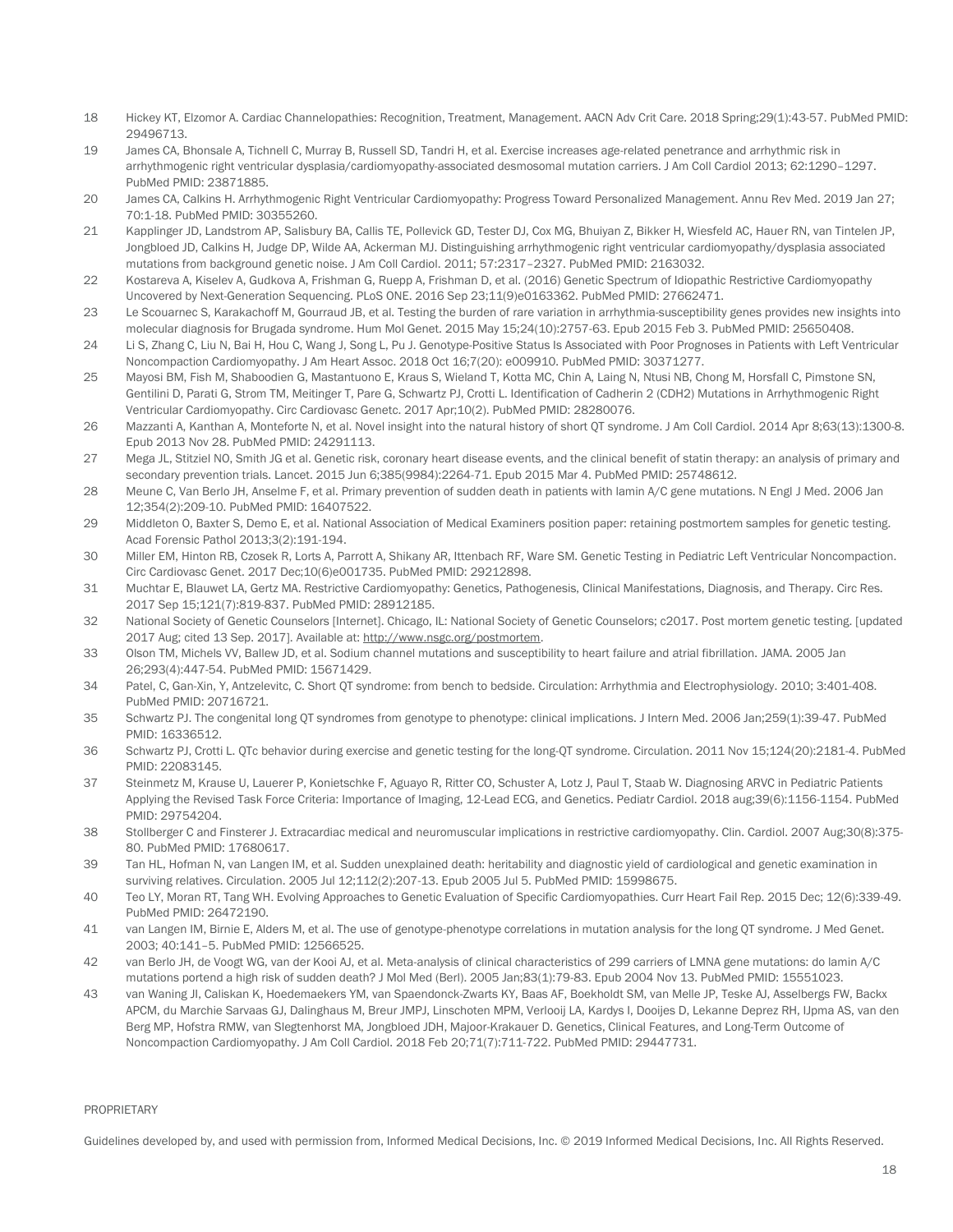44 Waldmüller S, Schroeder C, Sturm M, et al. Targeted 46-gene and clinical exome sequencing for mutations causing cardiomyopathies. Mol Cell Probes. 2015 Oct;29(5):308-14. Epub 2015 May 12. PubMed PMID: 25979592.

### <span id="page-18-0"></span>Revision History

#### Medical Advisory Board Review:

v2.2020 05/08/2020: Reviewed

v1.2020 11/04/2019: Reviewed

v2.2019 05/23/2019: No Criteria Changes

v1.2019 11/07/2018: Reviewed

v1.2018 03/31/2018: Reviewed

#### Clinical Steering Committee Review:

v2.2020 04/06/2020: Approved v1.2020 10/11/2019: Approved v2.2019 04/03/2019: Approved v1.2019 10/03/2018: Approved v1.2018 02/28/2018: Approved v3.2017 09/20/2017: Approved v2.2017 03/29/2017: Approved v1.2017 01/25/2017: Approved Revisions:

| <b>Version</b> | <b>Date</b> | Editor                      | <b>Description</b>                                                                                                                                       |
|----------------|-------------|-----------------------------|----------------------------------------------------------------------------------------------------------------------------------------------------------|
| v2.2020        | 03/13/2020  | Samantha<br>Freeze, MS, CGC | Semi-annual review. Criteria was clarified for Non-<br>Covered Tests to include genetic testing for isolated<br>LVNC. Background and references updated. |
| v1.2020        | 09/11/2019  | Samantha<br>Freeze, MS, CGC | Semi-annual update. No criteria changes.<br>Background and references updated.                                                                           |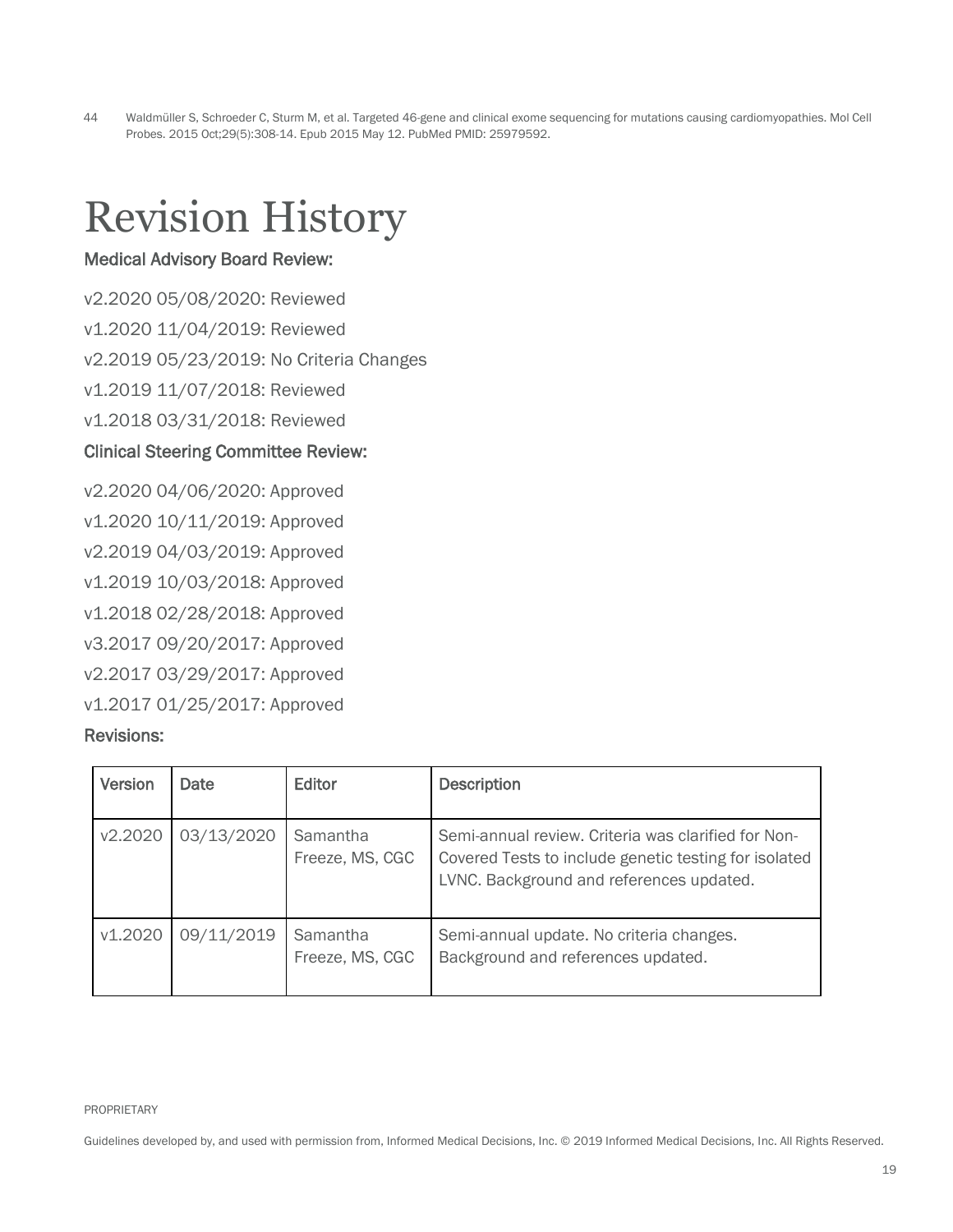| v2.2019 | 4/03/2019  | Samantha<br>Freeze, MS, CGC     | Semi-annual review. No criteria changes. Updated<br>references.                                                                                                                                                                                                                                   |
|---------|------------|---------------------------------|---------------------------------------------------------------------------------------------------------------------------------------------------------------------------------------------------------------------------------------------------------------------------------------------------|
| v1.2019 | 10/03/2018 | Samantha<br>Freeze, MS, GCG     | Semi-annual review. PMID added. Updated<br>professional society guidelines. Reformatted CPT<br>code list. Administrative change to genetic<br>counseling requirement - moved from client policy<br>to guidelines. Renumbered to 2019.                                                             |
| v1.2018 | 03/31/2018 | Heather Dorsey,<br>MS, CGC      | Semi-annual review. Disclaimer sentence added to<br>Scope. Reformatted placement of Long QT familial<br>variant coverage, no change to criteria. Clarified<br>Dilated Cardiomyopathy criteria. Updated<br>professional society guidelines. No additional<br>criteria changes. Renumbered to 2018. |
| v3.2017 | 10/27/2017 | Kate Charyk, MS,<br>CGC         | Quarterly review. No criteria changes.                                                                                                                                                                                                                                                            |
| v3.2017 | 09/15/2017 | Megan<br>Czarniecki, MS,<br>CGC | Revised general criteria language. Formatted<br>references to NLM style. Moved methodological<br>considerations to appropriate use criteria and<br>background. Updated associated CPT codes.<br>Renumbered to v3.2017 and submitted to CSC for<br>approval.                                       |
| v2.2017 | 06/19/2017 | Kate Charyk, MS,<br>CGC         | Quarterly review. No criteria changes. Updated<br>references.                                                                                                                                                                                                                                     |
| v2.2017 | 04/21/2017 | Kate Charyk, MS,<br><b>CGC</b>  | Quarterly review. No criteria changes. Updated<br>references.                                                                                                                                                                                                                                     |
| v2.2017 | 03/29/2017 | Kate Charyk, MS,<br>CGC         | Added criteria for post-mortem genetic testing.<br>Updated references.                                                                                                                                                                                                                            |
| v1.2017 | 01/23/2017 | Kate Charyk, MS,<br><b>CGC</b>  | Quarterly review. No criteria changes. Updated<br>references. Renumbered to 2017 version.                                                                                                                                                                                                         |

PROPRIETARY